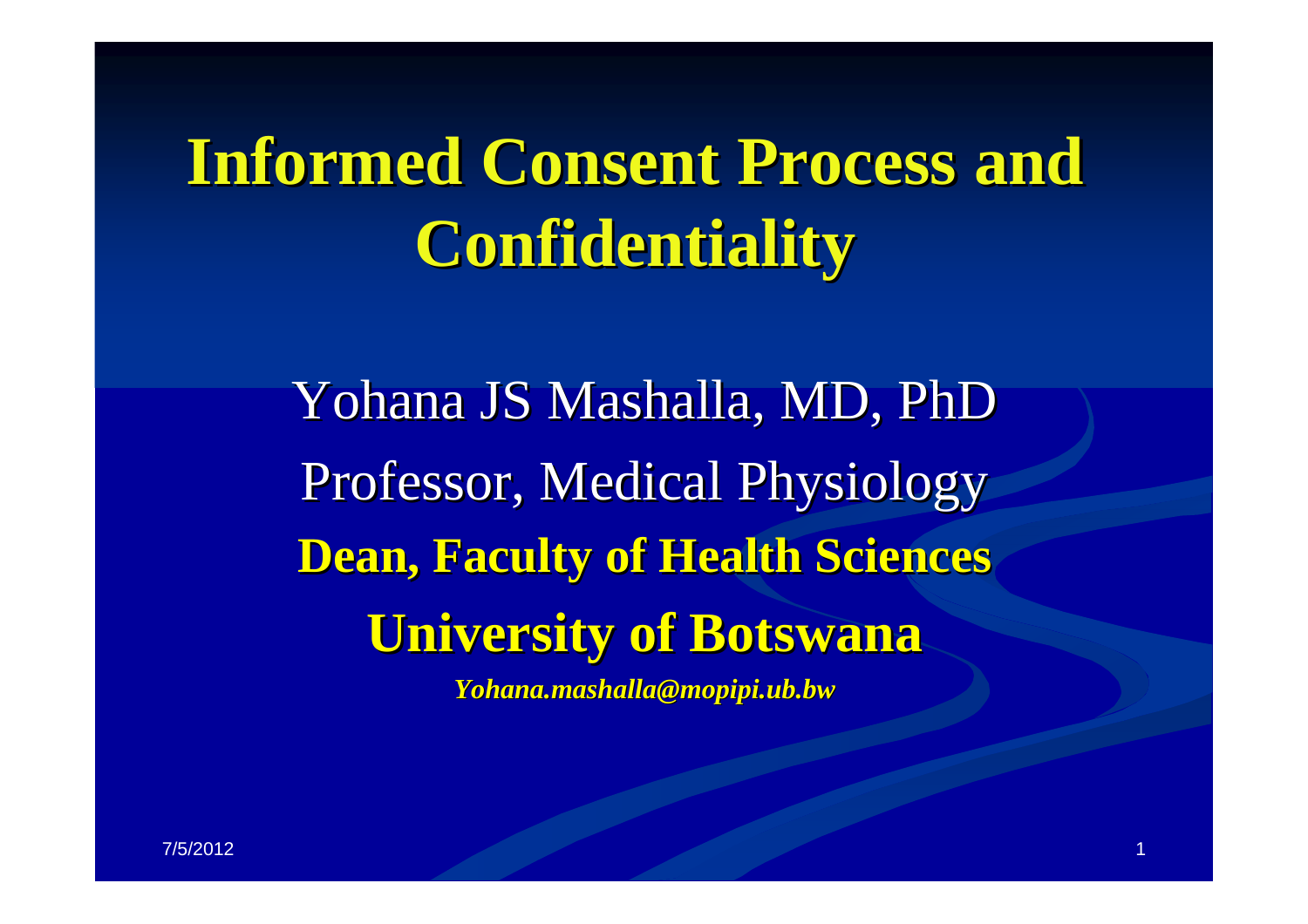## **INFORMED CONSENT INFORMED CONSENT**

**What is informed consent? What is informed consent? □ Why do we need informed consent? Historical Historical From who do we request informed From who do we request informed consent? consent? How do we get it? How do we get it? How can we be sure we're doing it right?** 7/5/2012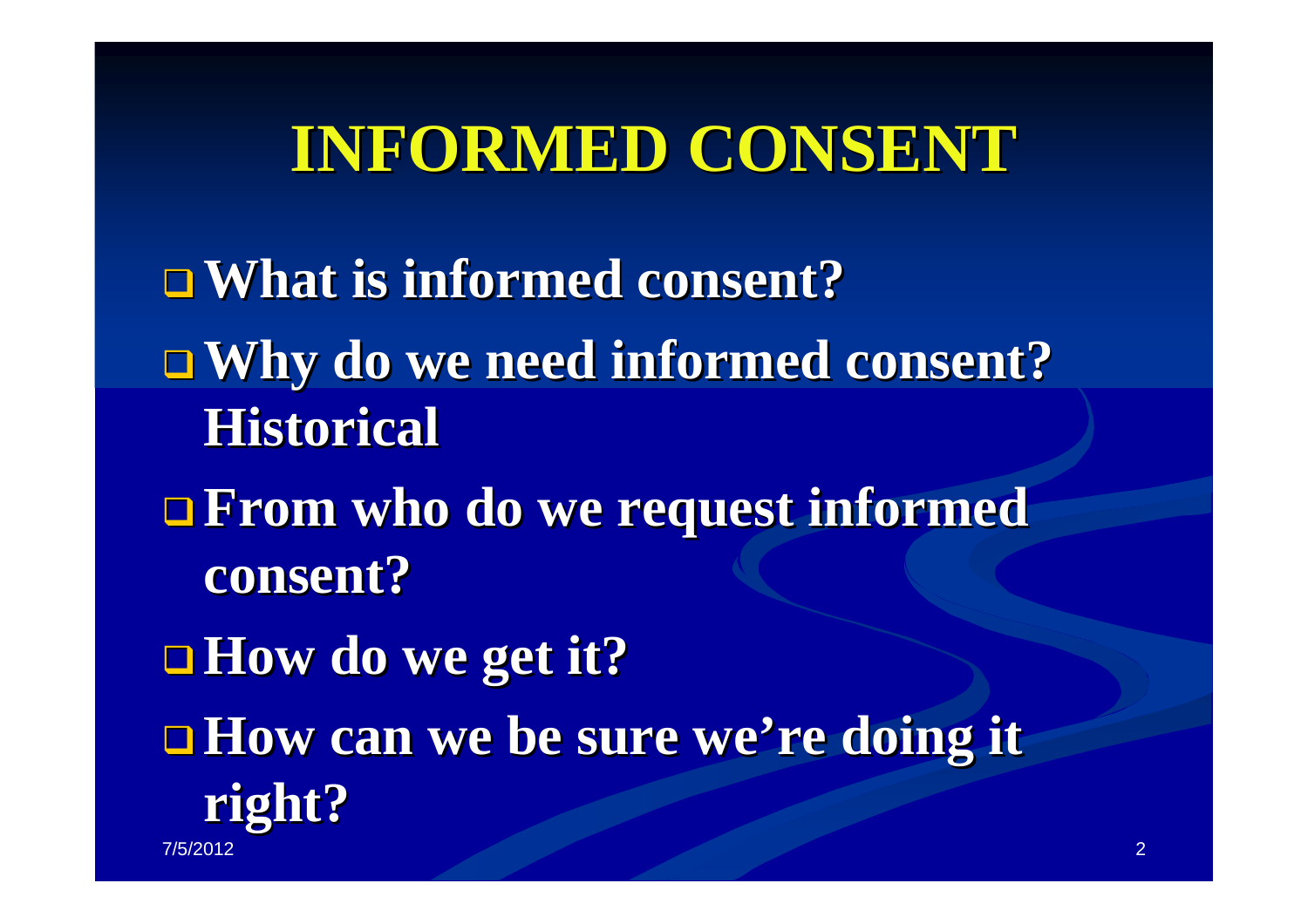#### **Informed consent Informed consent**

 **What it is: What it is: A continuous A continuous process process Acknowledging Acknowledging respect for respect for persons persons (Autonomy) (Autonomy)**

 $\blacksquare$  **What it is NOT: A legal document A legal document A risk management tool management tool for an investigator or an investigator or an institution institutionA formality A formality**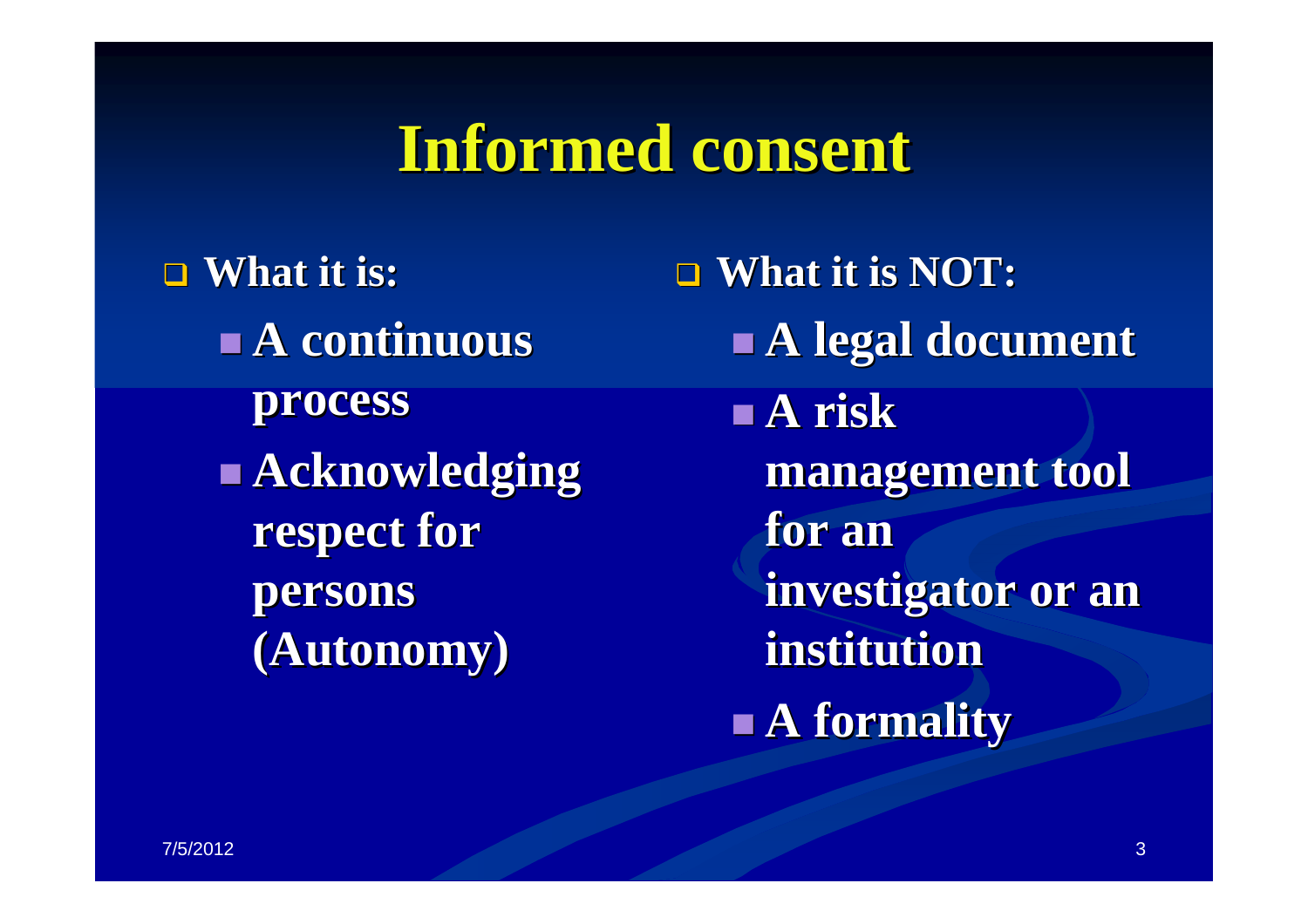## **Goal of consent process Goal of consent process**

**"To provide participants (people) with To provide participants (people) with**  sufficient information about the study so **as to empower them to make informed as to empower them to make informed choices about whether to begin or choices about whether to begin or continue participation in clinical continue participation in clinical research. research. "**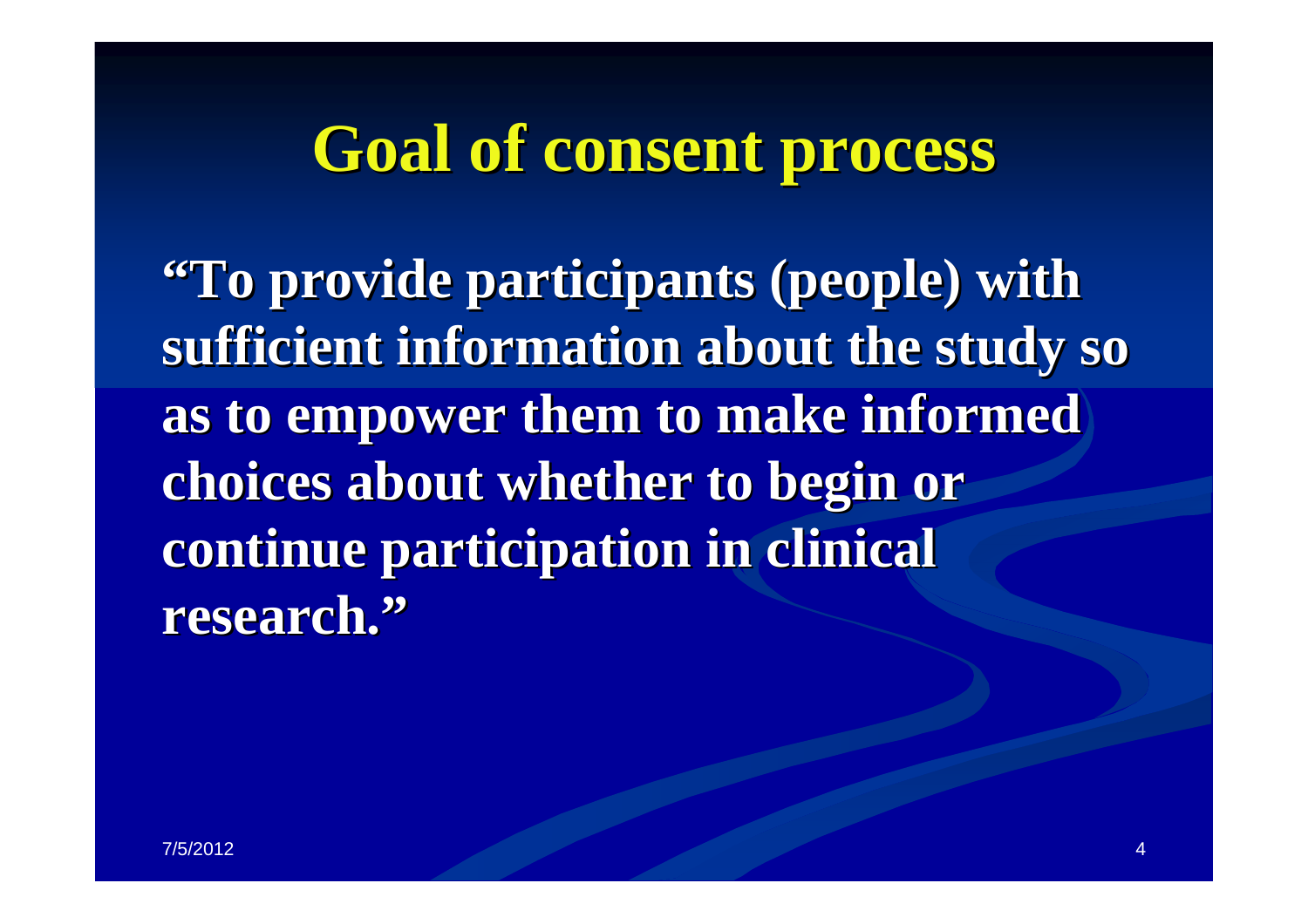#### **Historical events Historical events**

 **Nazi war crimes Nazi war crimes Nuremberg code Nuremberg code (1949)**

 $\Box$  **Human radiation experiments, etc. experiments, etc. Declaration of Helsinki (1964) Helsinki (1964)**

 **Tuskegee Syphilis Tuskegee Syphilis study**

**National Commission National Commission Belmont Report Belmont Report (1977)**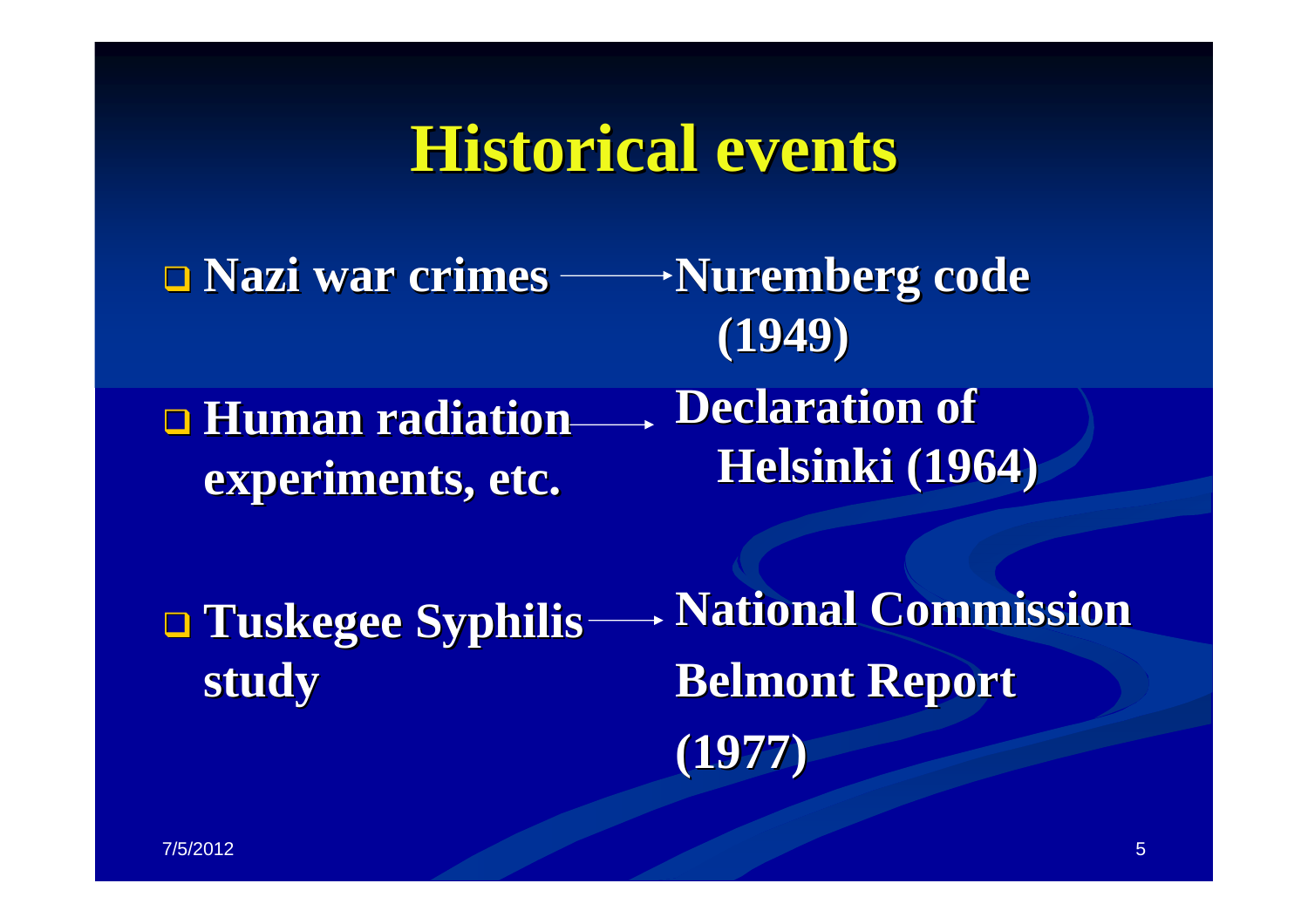## **Nuremberg, Germany Nuremberg, Germany December 9, 1946 to August 20, 1947 December 9, 1946 to August 20, 1947**



- **Required voluntary consent prior to consent prior to participation participation**
- **Investigator Investigator responsibility to responsibility to obtain consent obtain consent**
- **Information gained Information gained by using human** subjects would be **unprocurable any unprocurable any other way other way**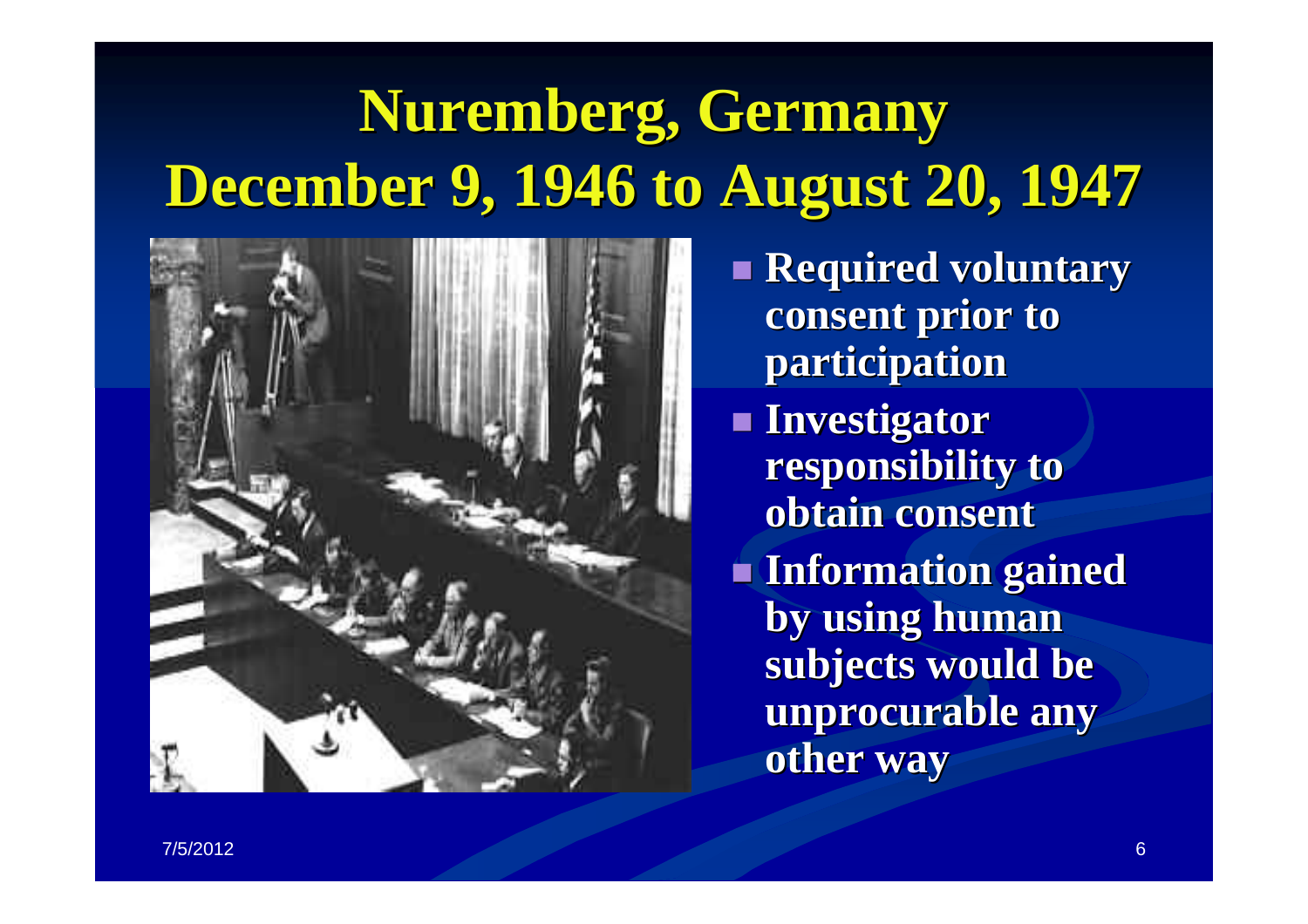**Declaration of Helsinki Declaration of Helsinki (World Medical Association (World Medical Association 1964) Articulated ethical principles for use by physicians conducting human by physicians conducting human research researchAffirmed the autonomy of the individuals individuals Universally adopted to ensure the Universally adopted to ensure the rights and welfare of human subjects rights and welfare of human subjects of research of research**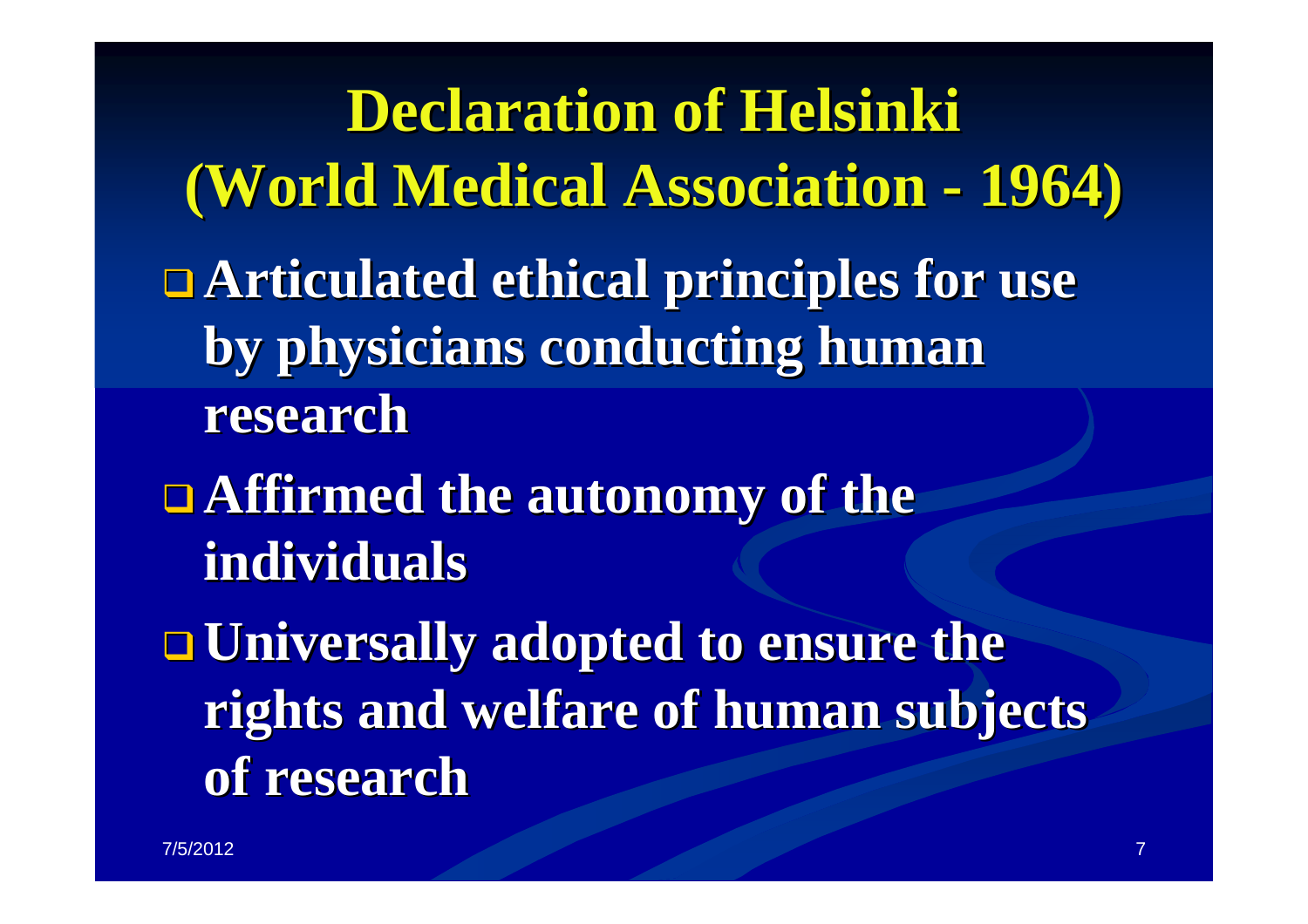# **Tuskegee Syphilis Study Tuskegee Syphilis Study**

7/5/2012

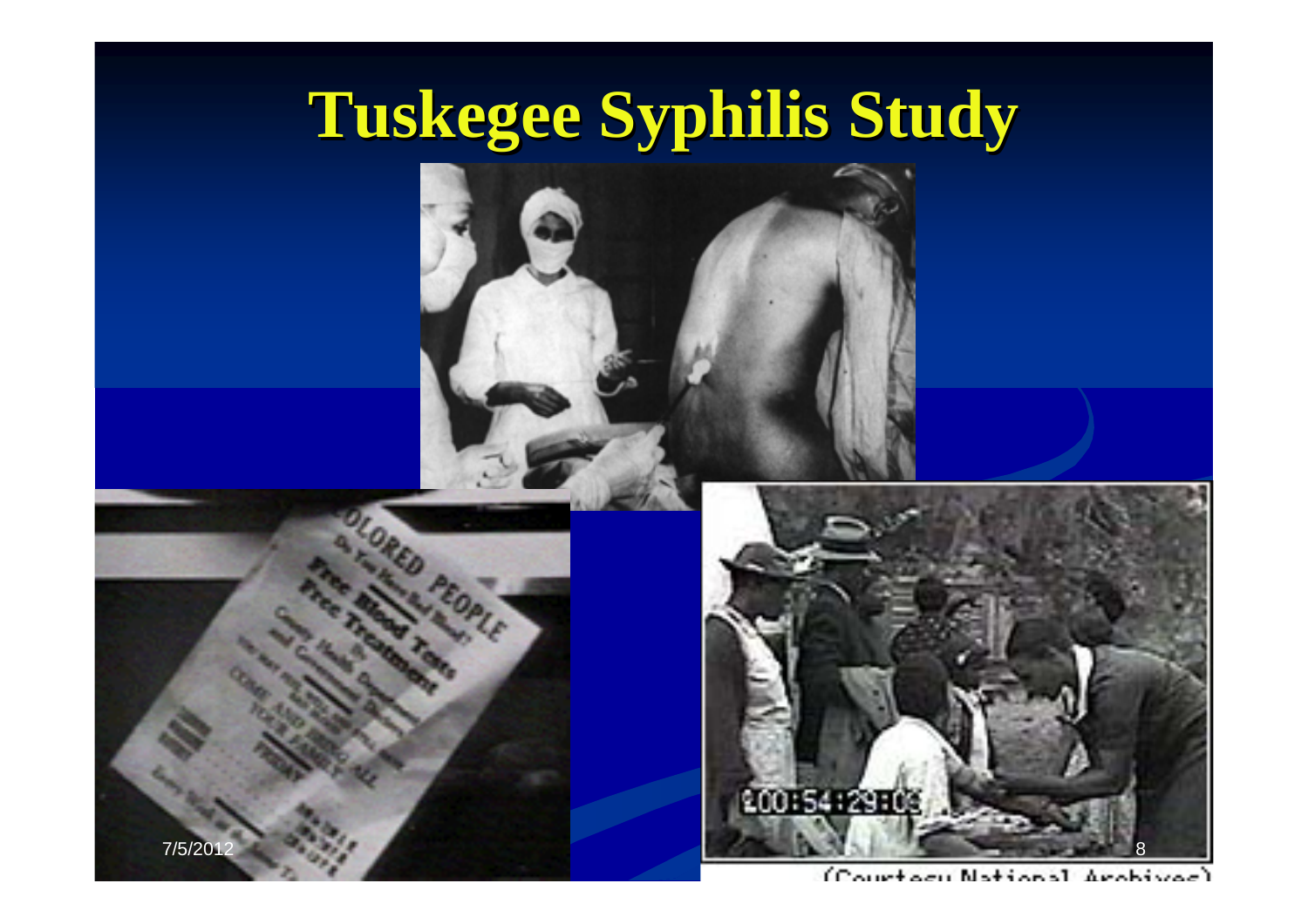## **Post- Tuskegee events Tuskegee events**

- **National Research National Research Act 1974 Act 1974**
- **National Commission for the Protection of for the Protection of Human Subjects of Human Subjects of Biomedical and Behavioral Research Behavioral Research**

**Belmont Report Belmont Report**

 $\Box$  Defined the 3 basic principles **that should govern all research that should govern all research involving human subjects involving human subjects**

- *Respect for persons Respect for persons*
- **Beneficence (maximize ) benefits, minimize risks, benefits, minimize risks, avoid harm) avoid harm)**
- *Justice Justice* **(benefits and (benefits and burdens equally burdens equally distributed) distributed)**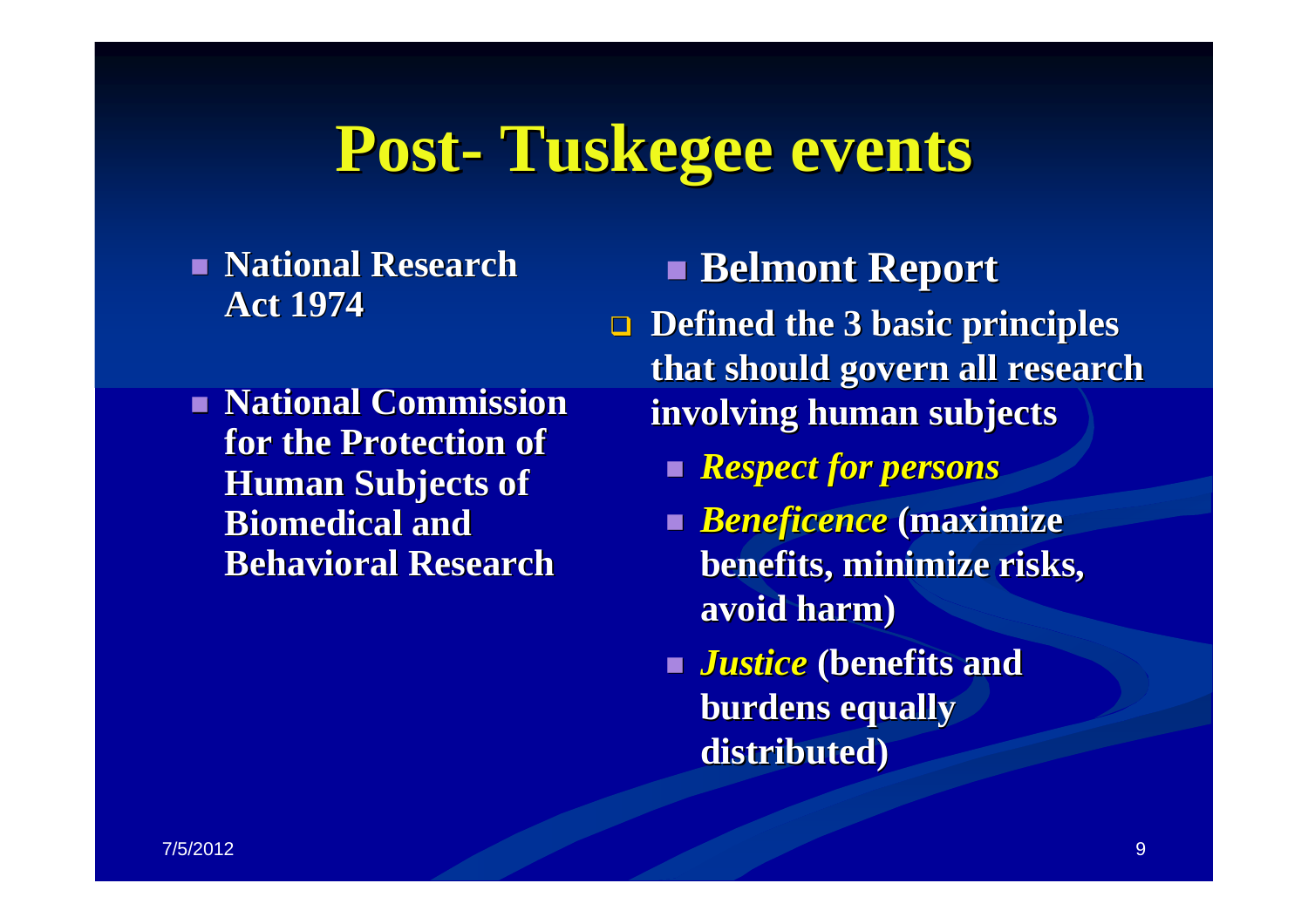## **So, Why do we need the consent? So, Why do we need the consent? Demonstrate that researchers have: Demonstrate that researchers have:**  $\mathbb{R}^2$  **Respect for persons Respect for persons Respect for autonomy of decision Respect for autonomy of decision making**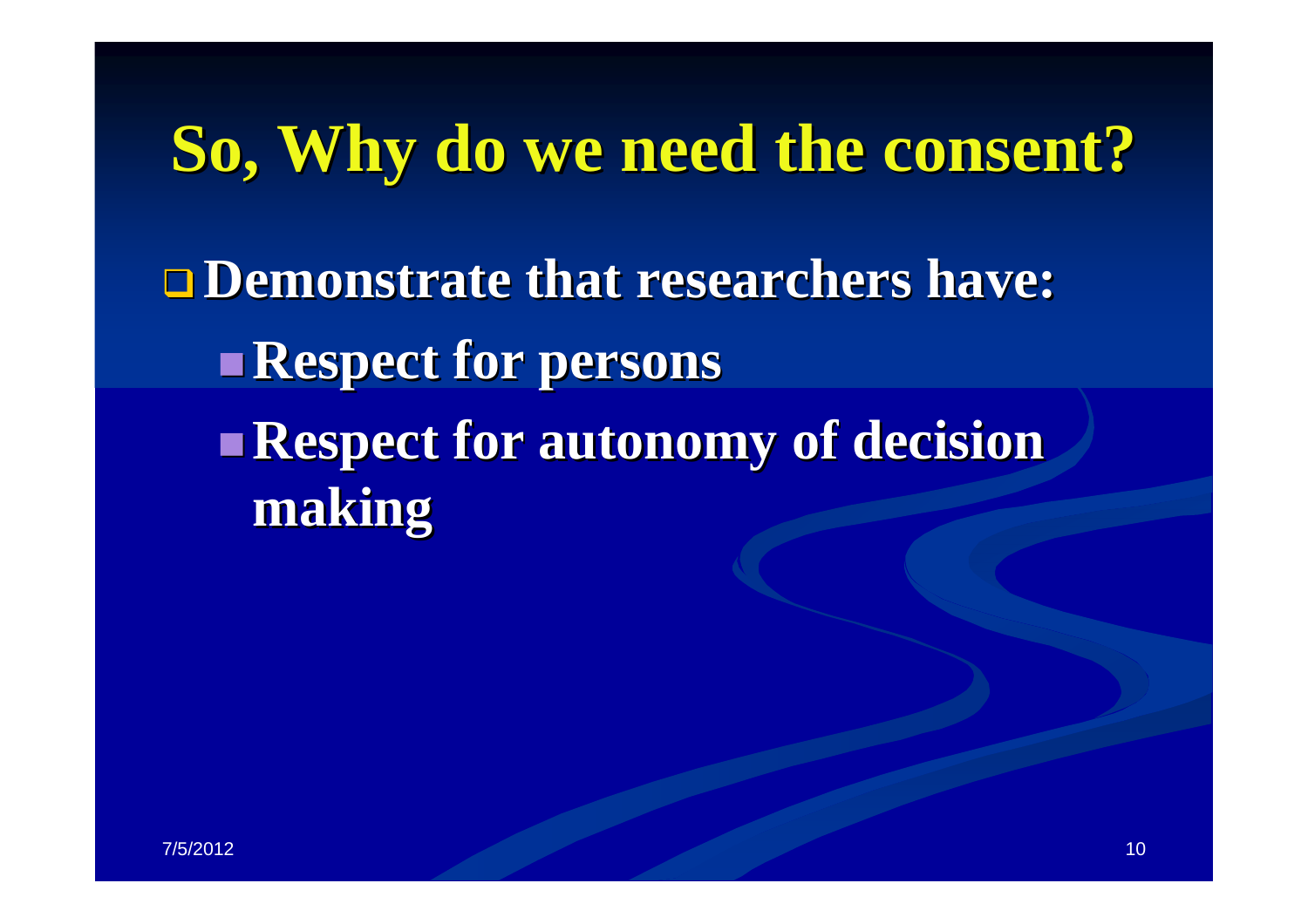#### **Informed consent; what is it?**



**"It's a very simple procedure. We slice off the top of your head, scoop out your innards with a spoon, and carve out your eyes and mouth."**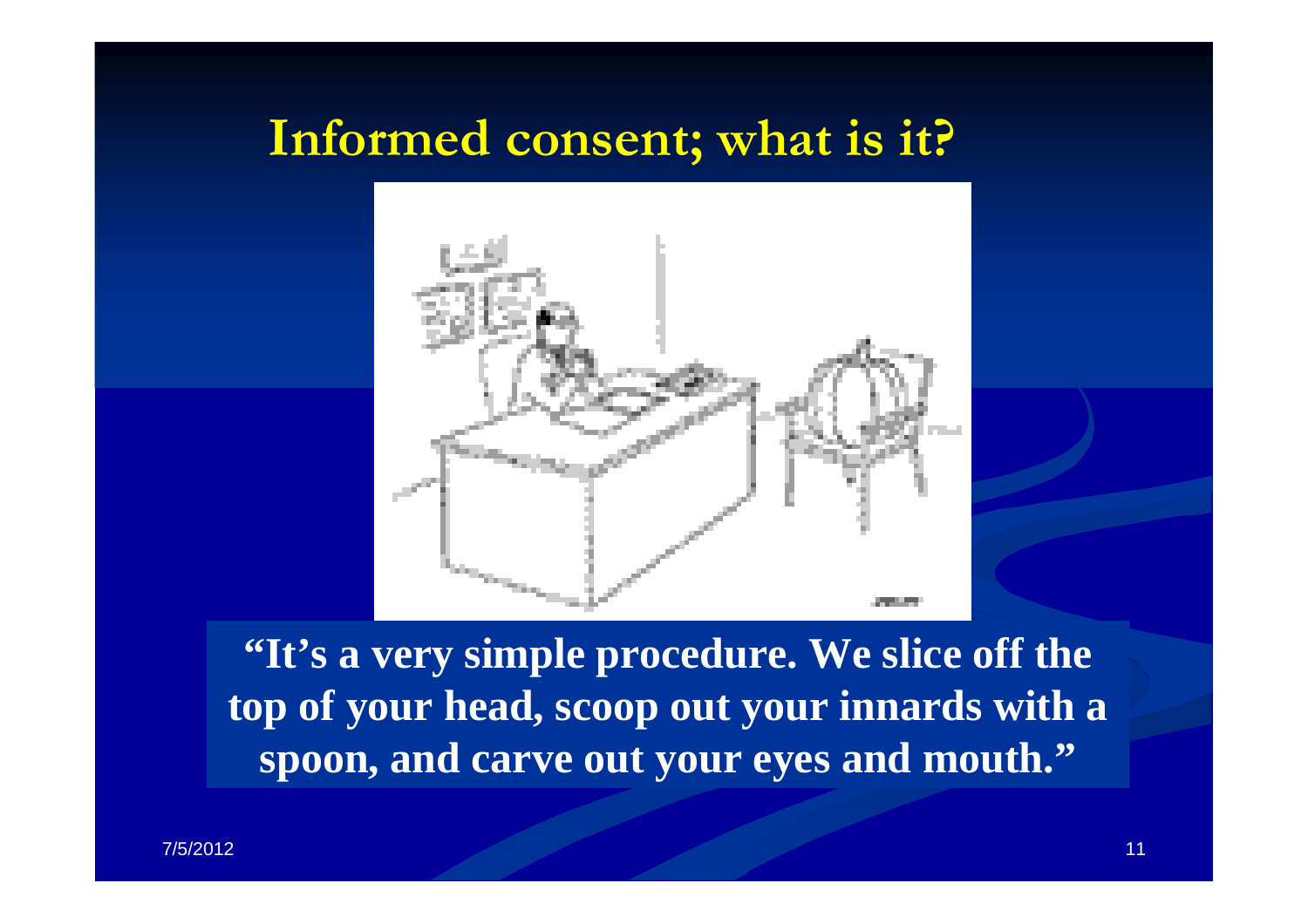### **Informed consent as a process Informed consent as a process**

**"…involves a dynamic and continuing involves a dynamic and continuing exchange of information between the research team and participants research team and participants throughout the research experience throughout the research experience…"**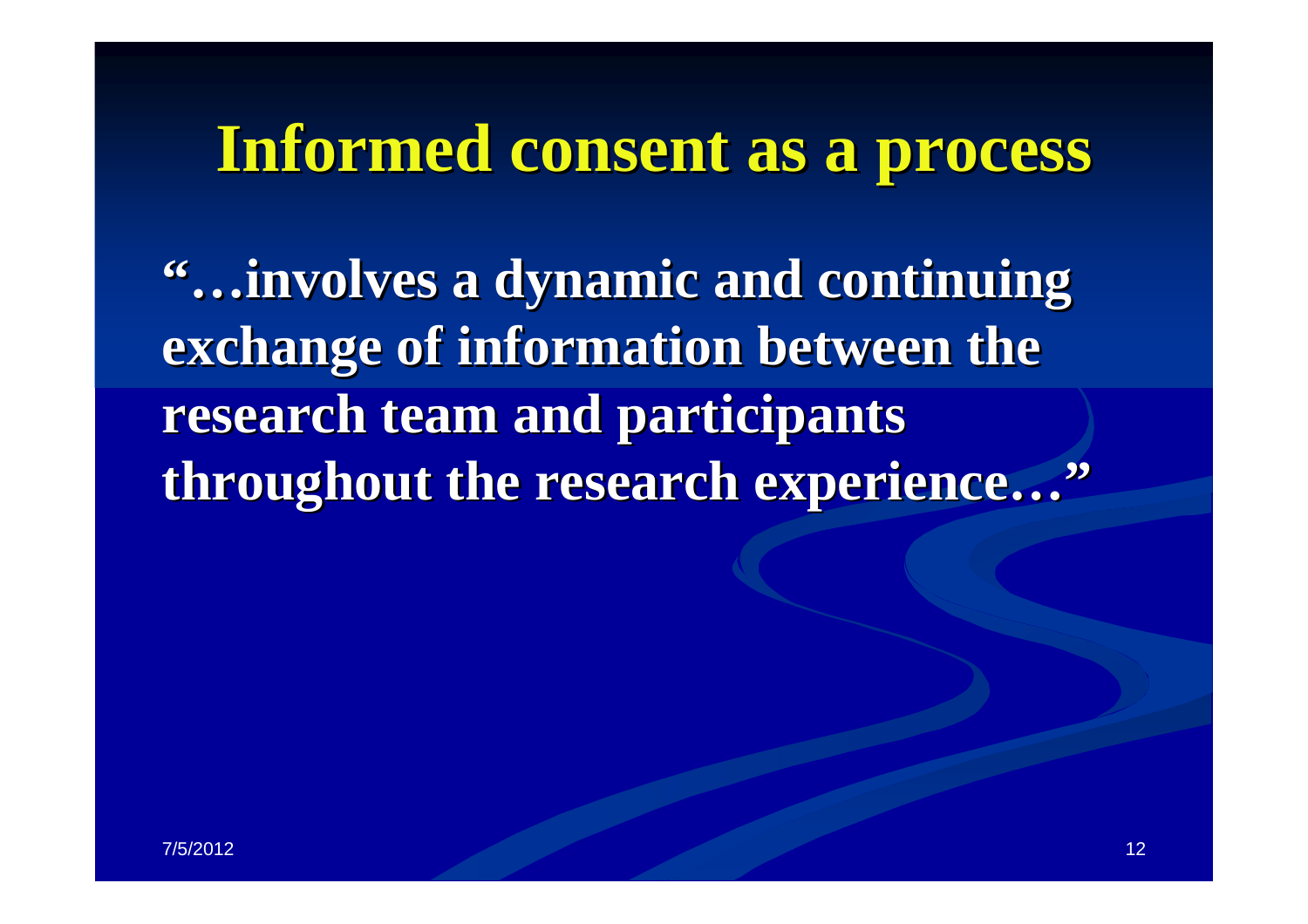## **Informed consent process Informed consent process**

 **Threshold Threshold Decision Decision -making Voluntariness Voluntariness**

 **Information Information Disclosure DisclosureUnderstanding Understanding**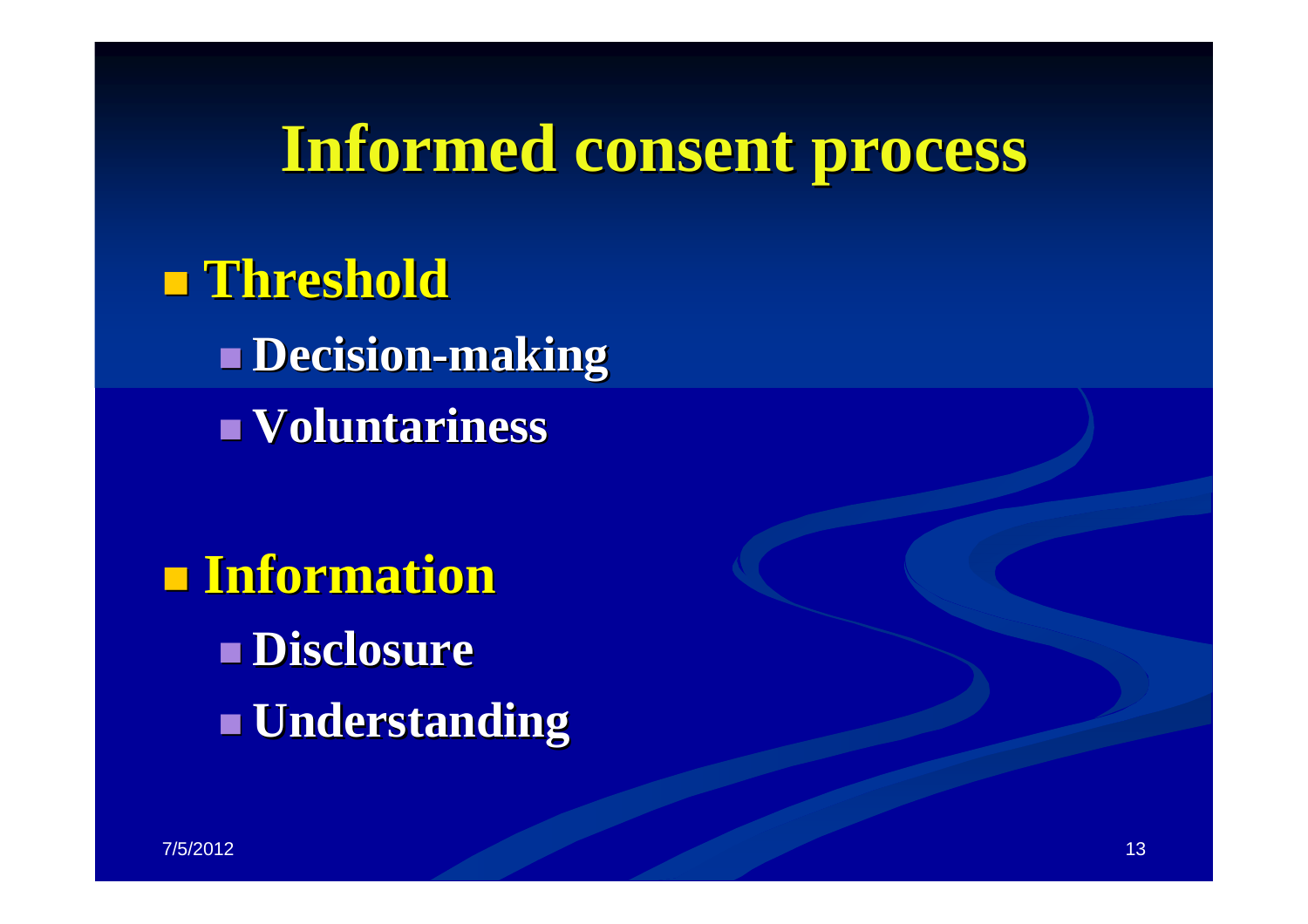#### **Informed consent process Informed consent process**

 **Authorization Authorization** $\mathbb{R}^2$ **Indication for agreement Indication for agreement**

 **Consent Form Consent FormConsistent with disclosure Consistent with disclosure Readable Readable**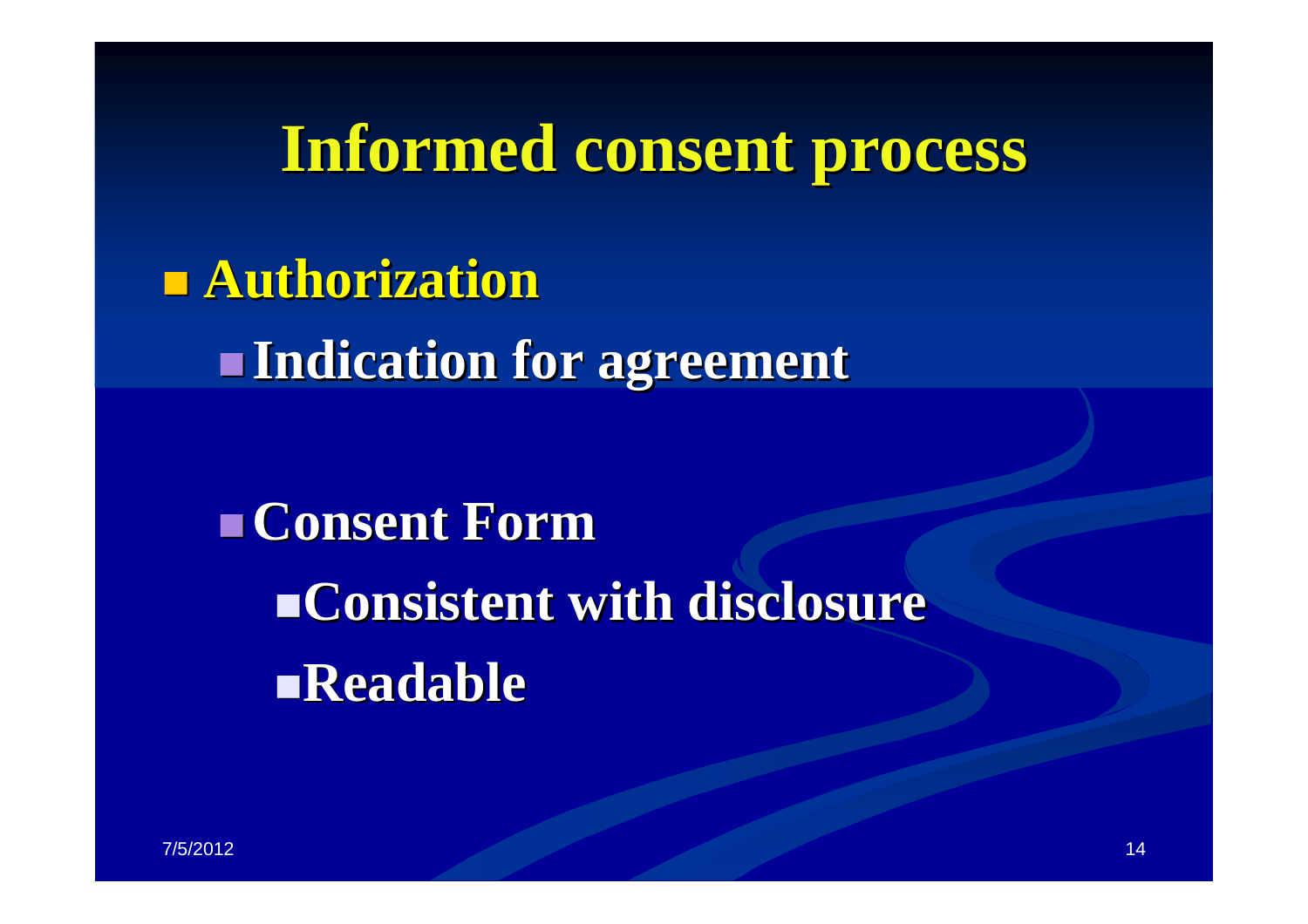#### **How do we get informed consent? How do we get informed consent?**

 **Varies according to study design and Varies according to study design and nature of participation nature of participation**

- $\mathbb{R}^2$  **Verbal (more common in clinical Verbal (more common in clinical practice) practice)**
- **Written Form (commonly used in research) Consent Form Witnessed consent (written) Witnessed consent (written)**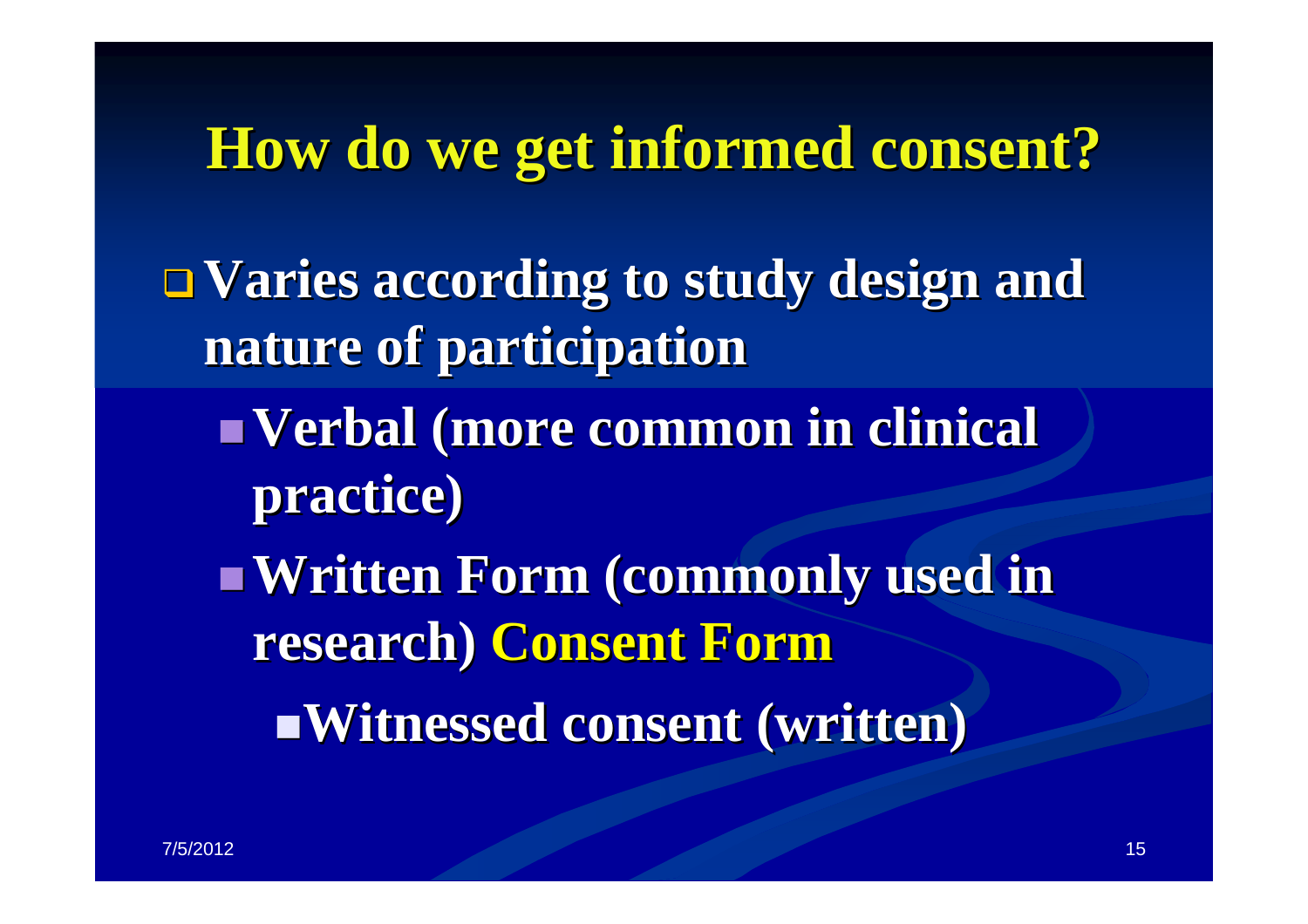### **What is a Consent Form? What is a Consent Form?**

**□<sup>66</sup>...a starting point for the necessary exchange of information between investigator and potential participant. investigator and potential participant. ""…the foundation not the entirety the foundation not the entirety…"**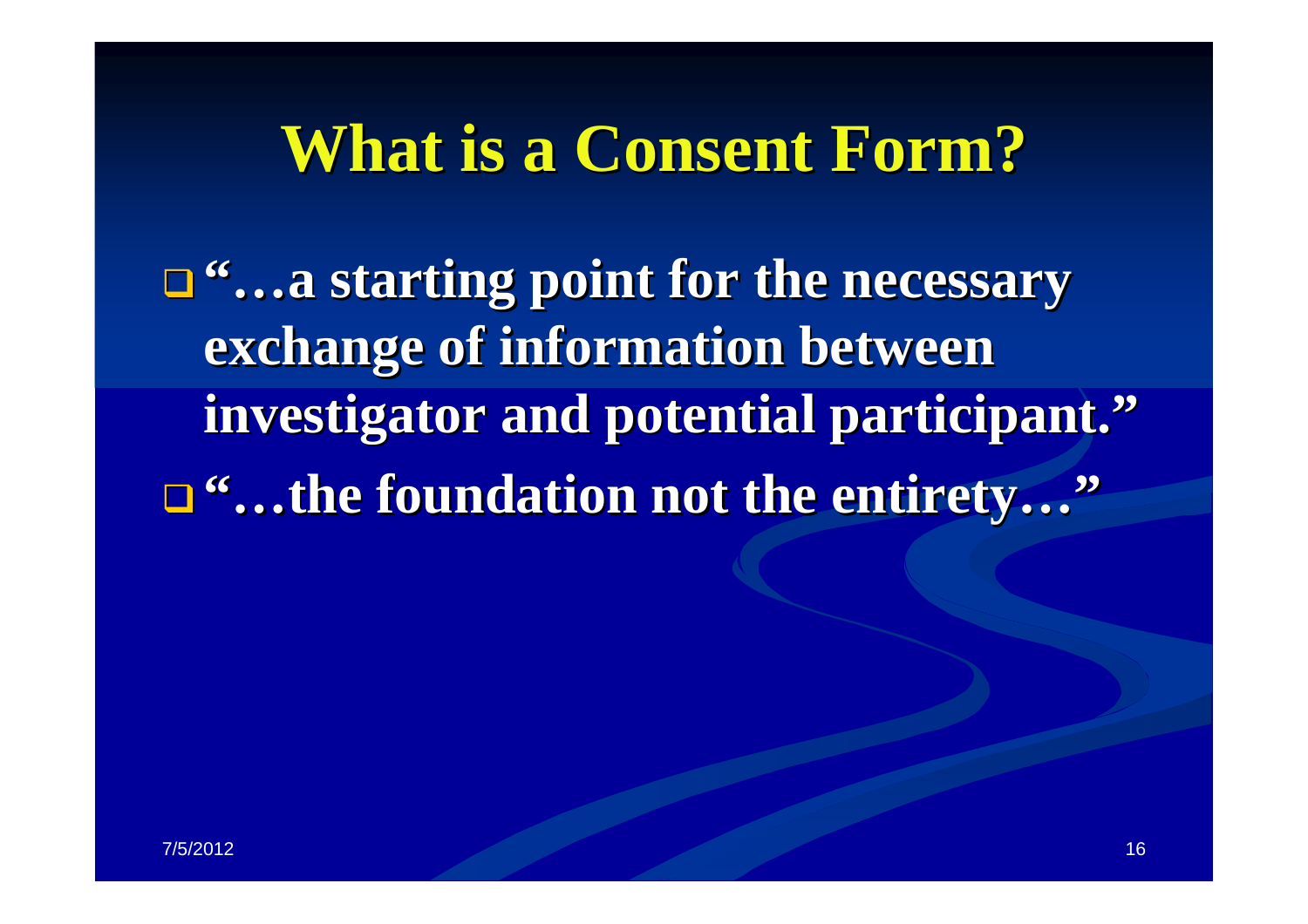## **Elements of an Informed Consent**

#### **Disclosure on: Disclosure on:**

- **Purpose Purpose**
- **Expected duration Expected duration**
- **Procedures Procedures**
- **Identification of Identification of experimental experimental procedures procedures**
- **Approximate sample Approximate sample size**
- **Voluntariness Voluntariness**
- **Risks**
- **Benefits Benefits**
- **Alternatives Alternatives**
- **Confidentiality Confidentiality**
- **Compensations Compensations**
- **Who to contact Who to contact**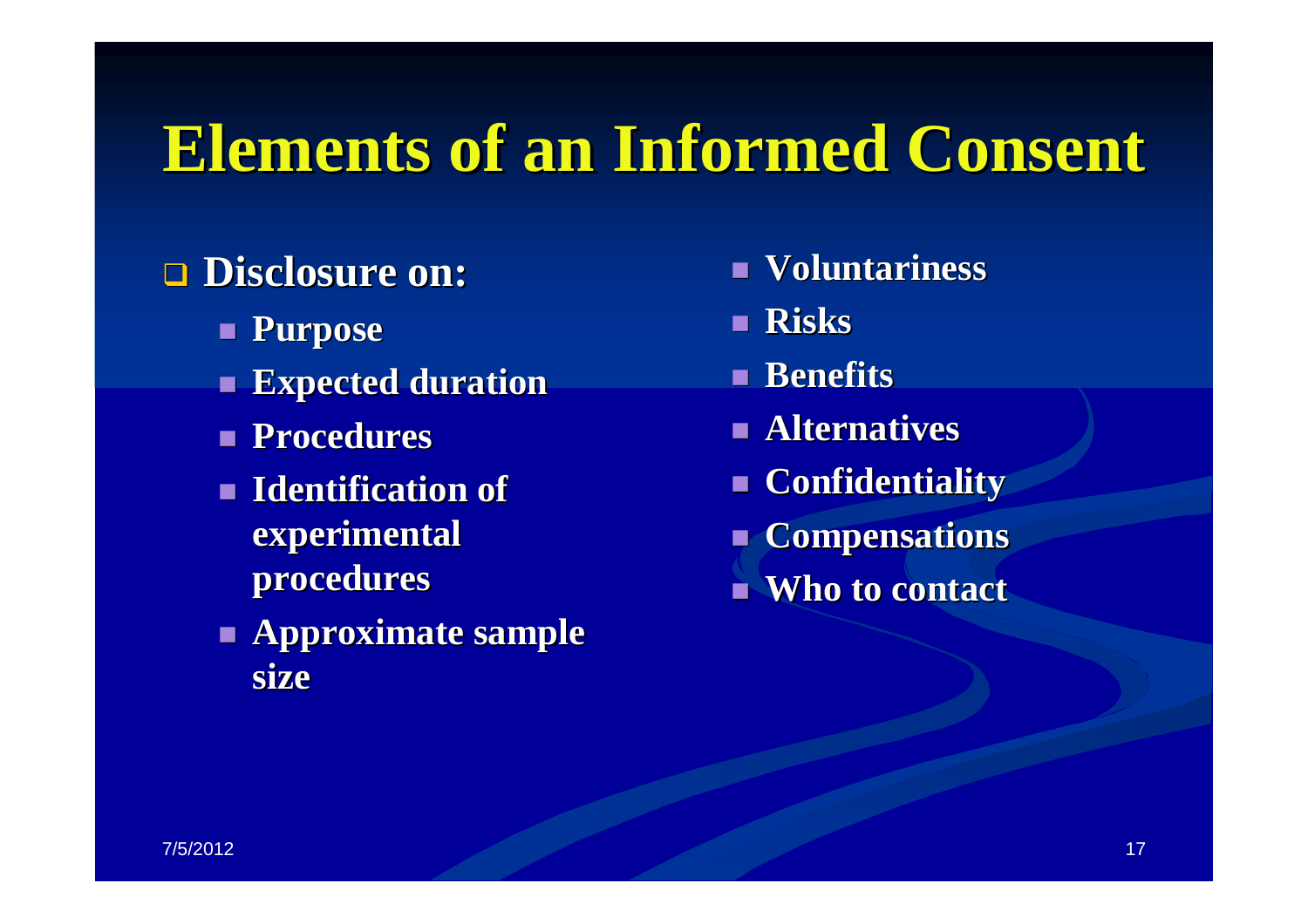### **How can we do it correctly? How can we do it correctly?**

## **Capacity Capacity Understand Understand nature and ramifications nature and ramifications Voluntariness: Voluntariness: Freely coming to a decision Freely coming to a decision Free from coercion or undue influence Free from coercion or undue influence Assumes capacity Assumes capacity Respect vulnerable persons Respect vulnerable persons unable to consent unable to consent**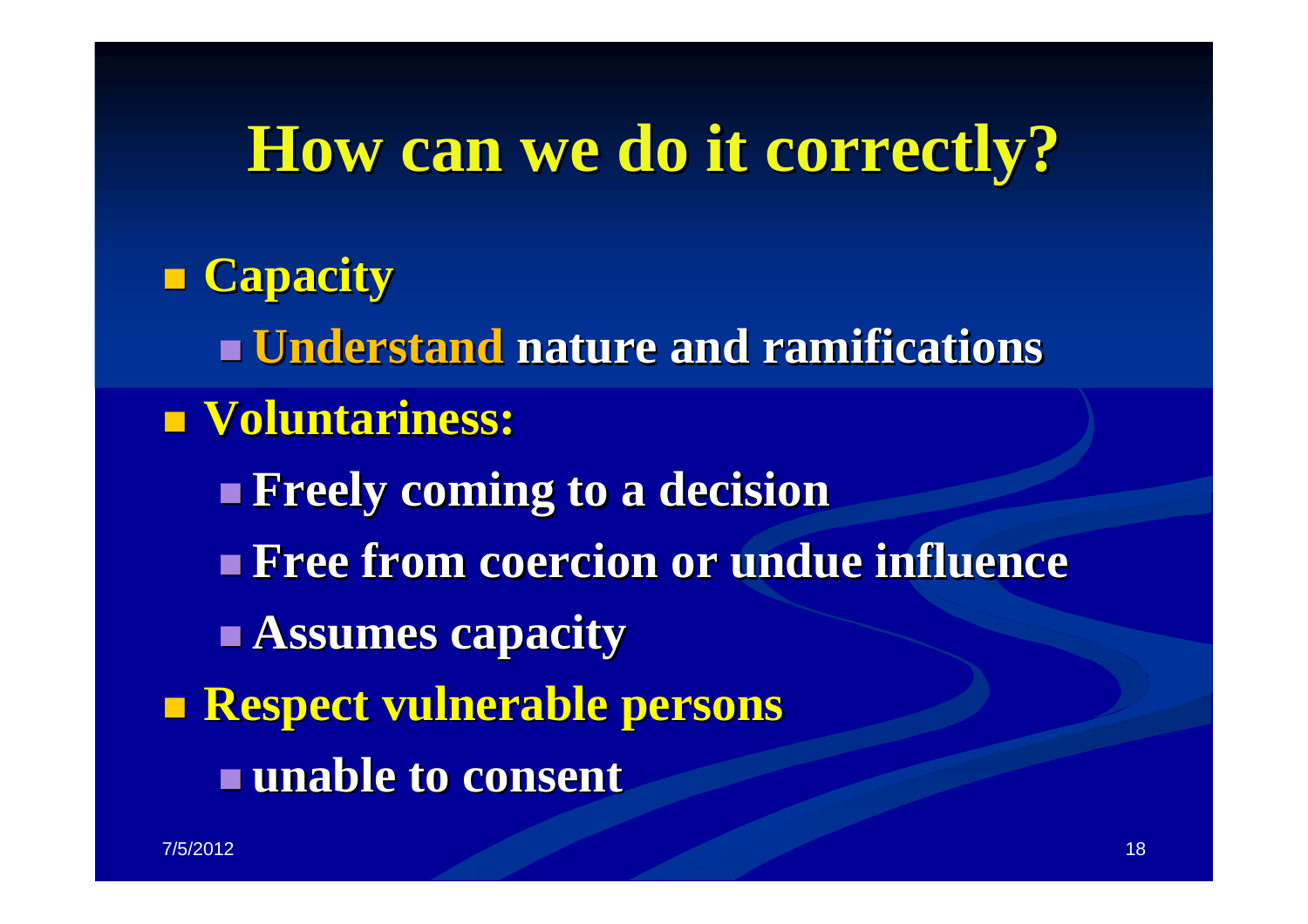**Ethical issues related to consent Ethical issues related to consent Capacity and decision making Capacity and decision making Nho has capacity to decide and how to determine so? determine so?Substitute decision makers? Disclosure and Voluntariness Disclosure and Voluntariness What information? What information? How much of it? How much of it?When to give the information? When to give the information?**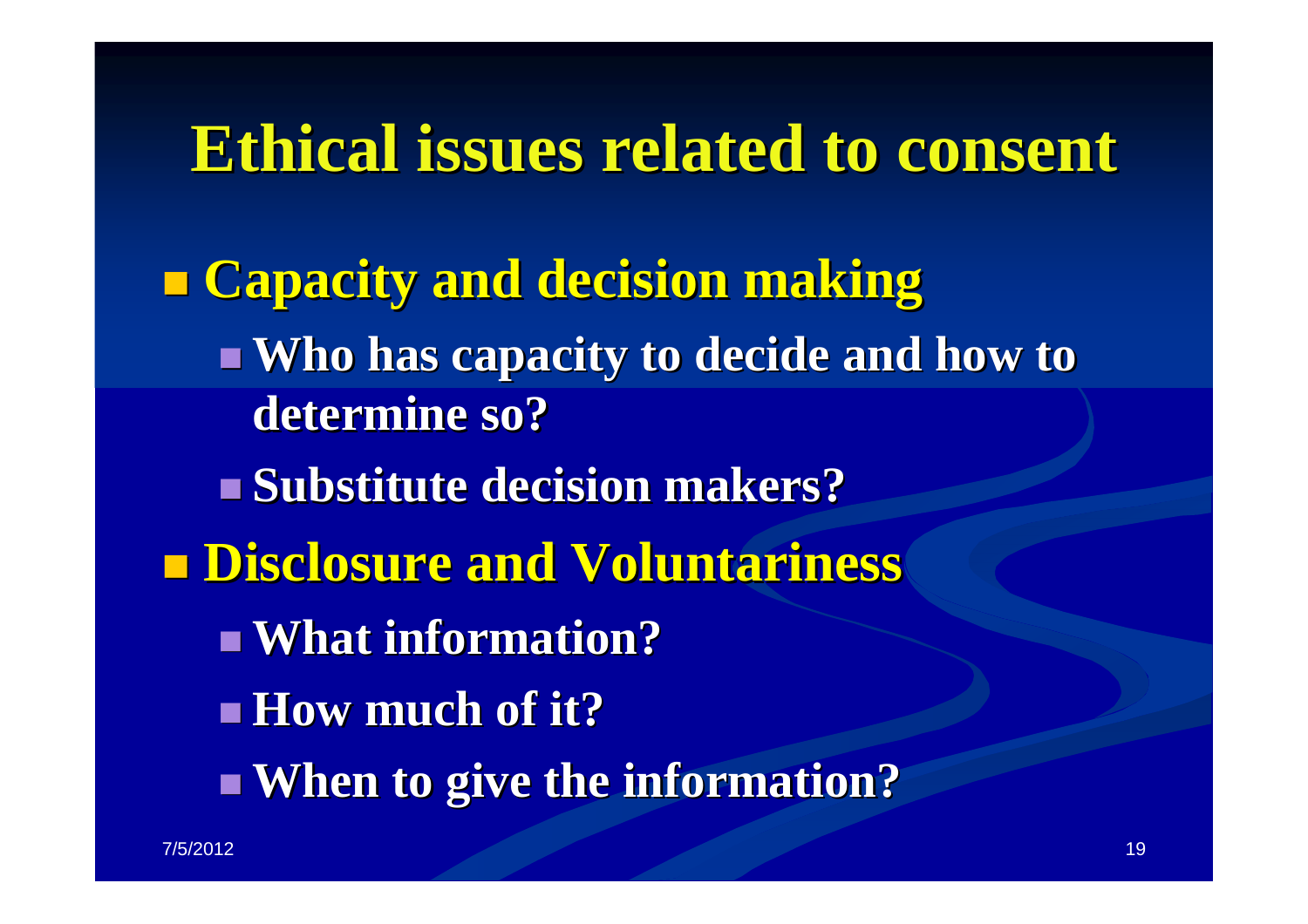**Ethical issues related to implementation implementation Voluntariness Voluntariness How to determine voluntariness? How to determine voluntariness? Protocol adherence Protocol adherence Do we follow the protocol? Do we follow the protocol? How do we changes/amend protocols? protocols?**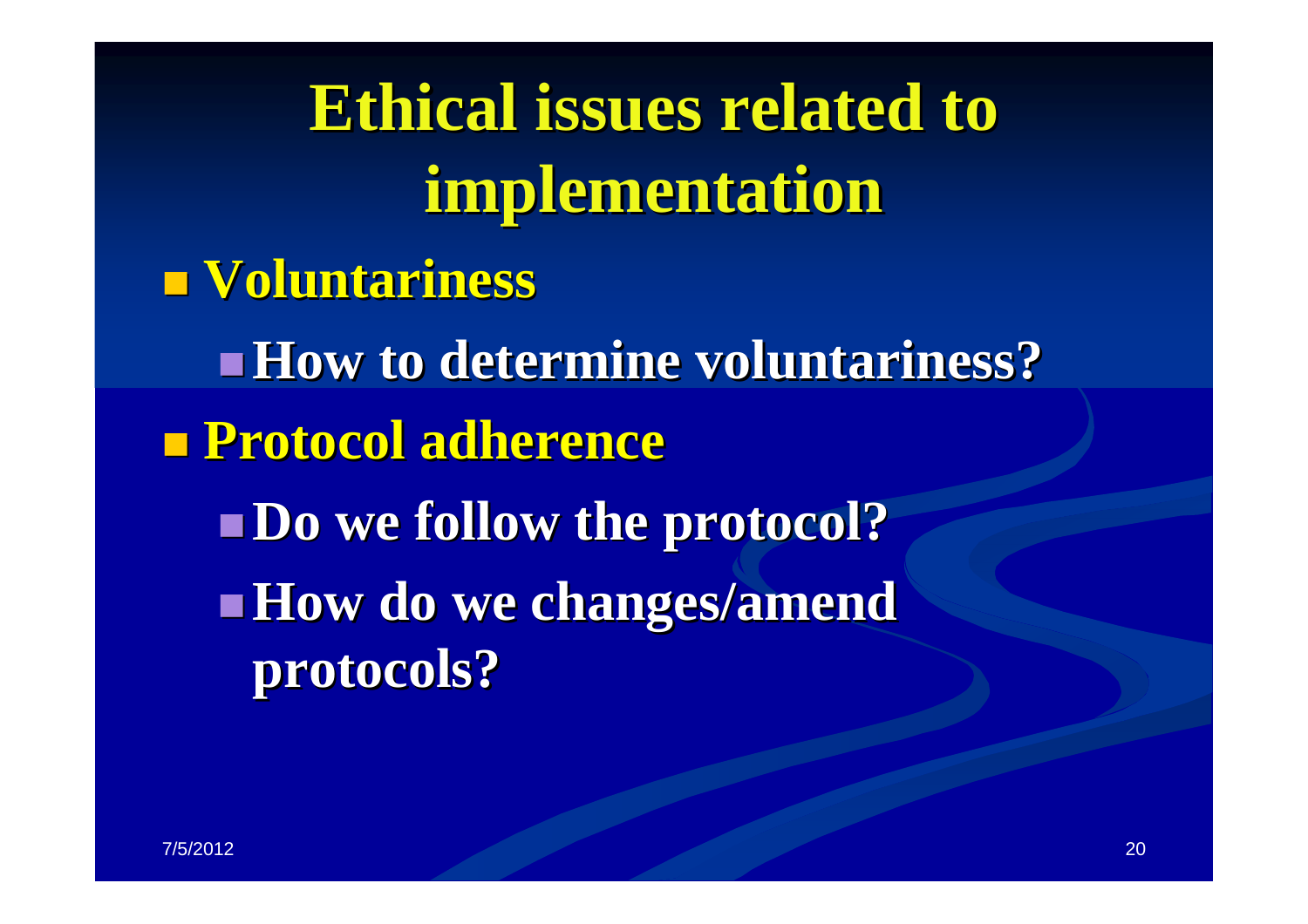### **Ethical issues Ethical issues**

 **Vulnerable groups Vulnerable groups**  $\mathbb{R}^2$  **Identification of vulnerable groups Identification of vulnerable groups Conditions for carrying out trials or Conditions for carrying out trials or research in vulnerable groups research in vulnerable groups**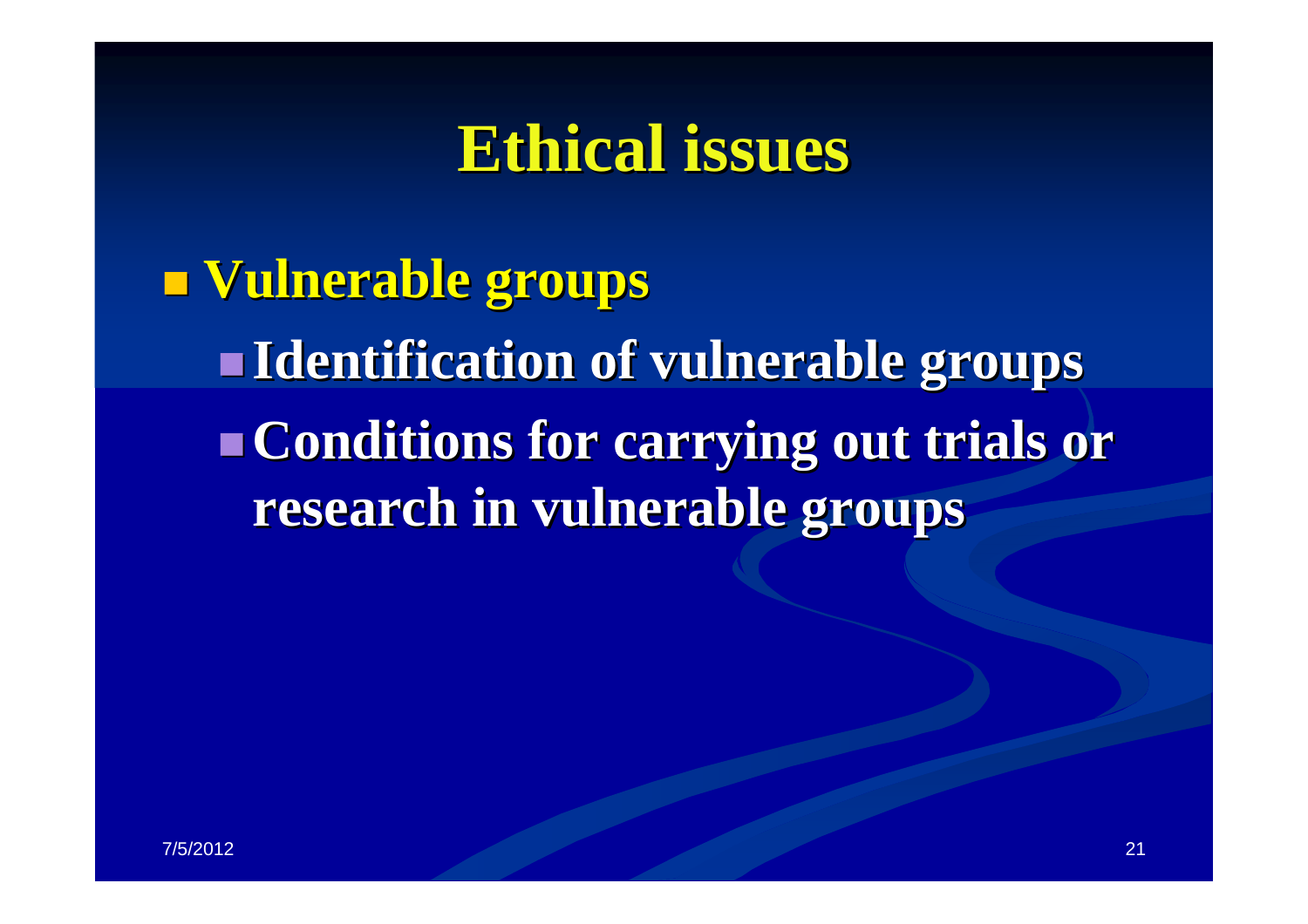**Can research be done on vulnerable people? vulnerable people?**

- **As long as: As long as:**
	- **Proposal has been critically reviewed Proposal has been critically reviewed**
	- **It does not pose risk or minimal risk to subjects subjects**
	- **Example 1 Cannot be carried out in capable subjects to consent to consent**
	- **Must have maximum benefits to others in same category as the subjects same category as the subjects**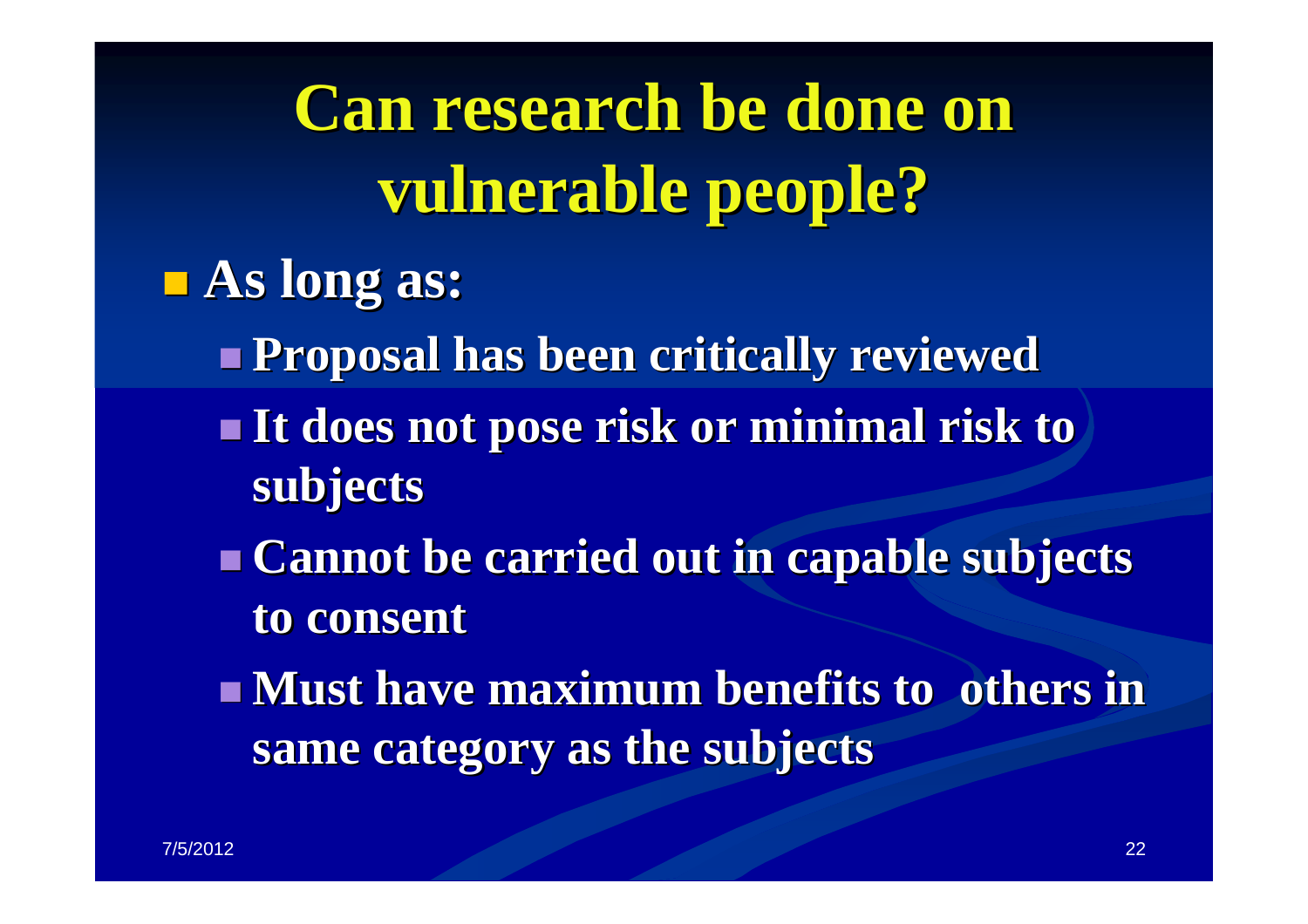## **Are we doing it right? Are we doing it right?**

p. **Behaviors during informed consent (>1000 patients taking a survey) (>1000 patients taking a survey) 41% did not read 41% did not read 57% who read spent < 60 57% who read spent < 60 seconds seconds 22% asked questions 22% asked questions 44% did not accept the form 44% did not accept the form**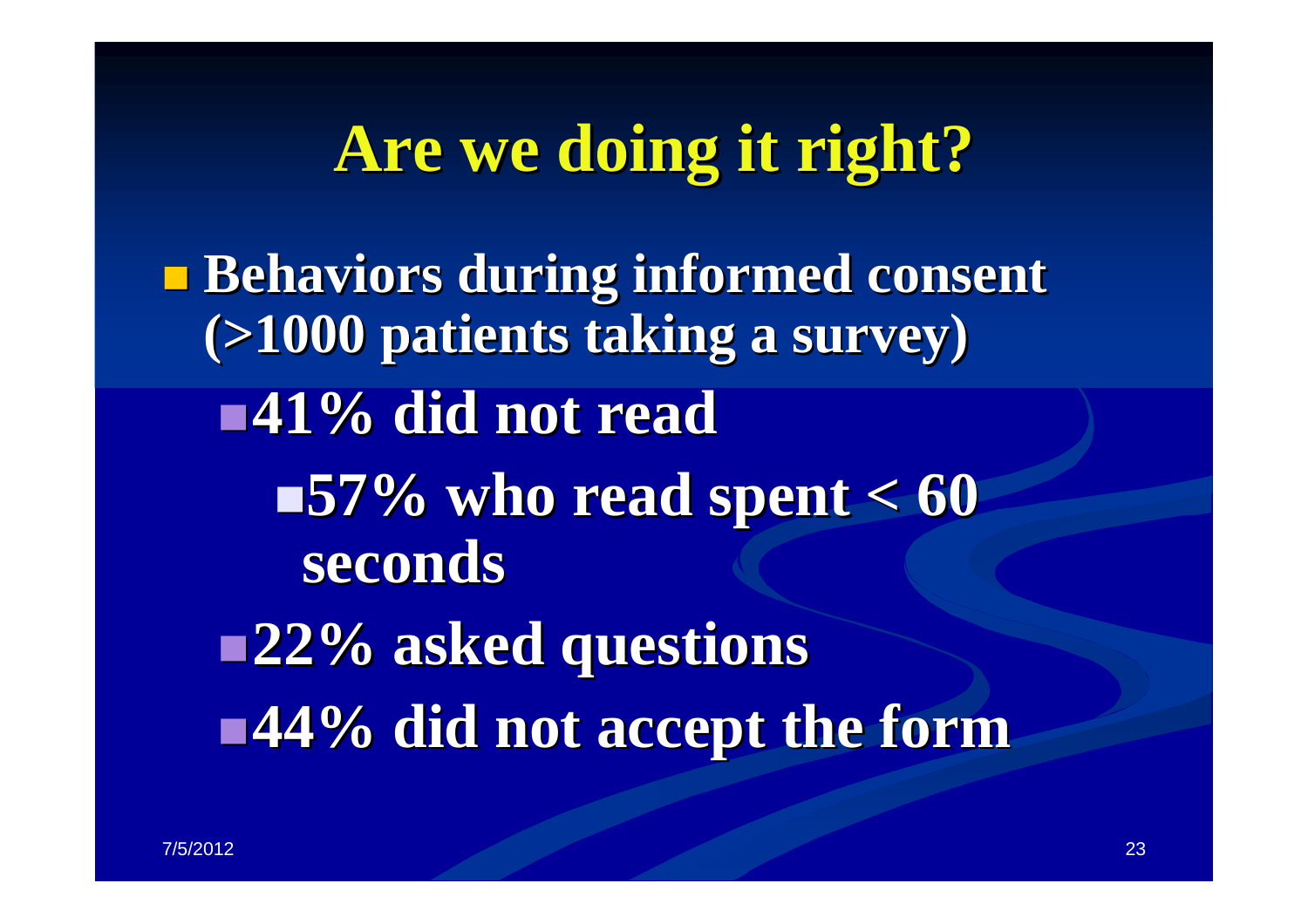Why do people participate in **biomedical research? biomedical research? Altruism Altruism Free medical care and medications Free medical care and medications Trust Self-interest interest Attention Attention**p.  $\blacksquare$  **Do we want to constrain people if they are doing things for the wrong are doing things for the wrong reasons? reasons?**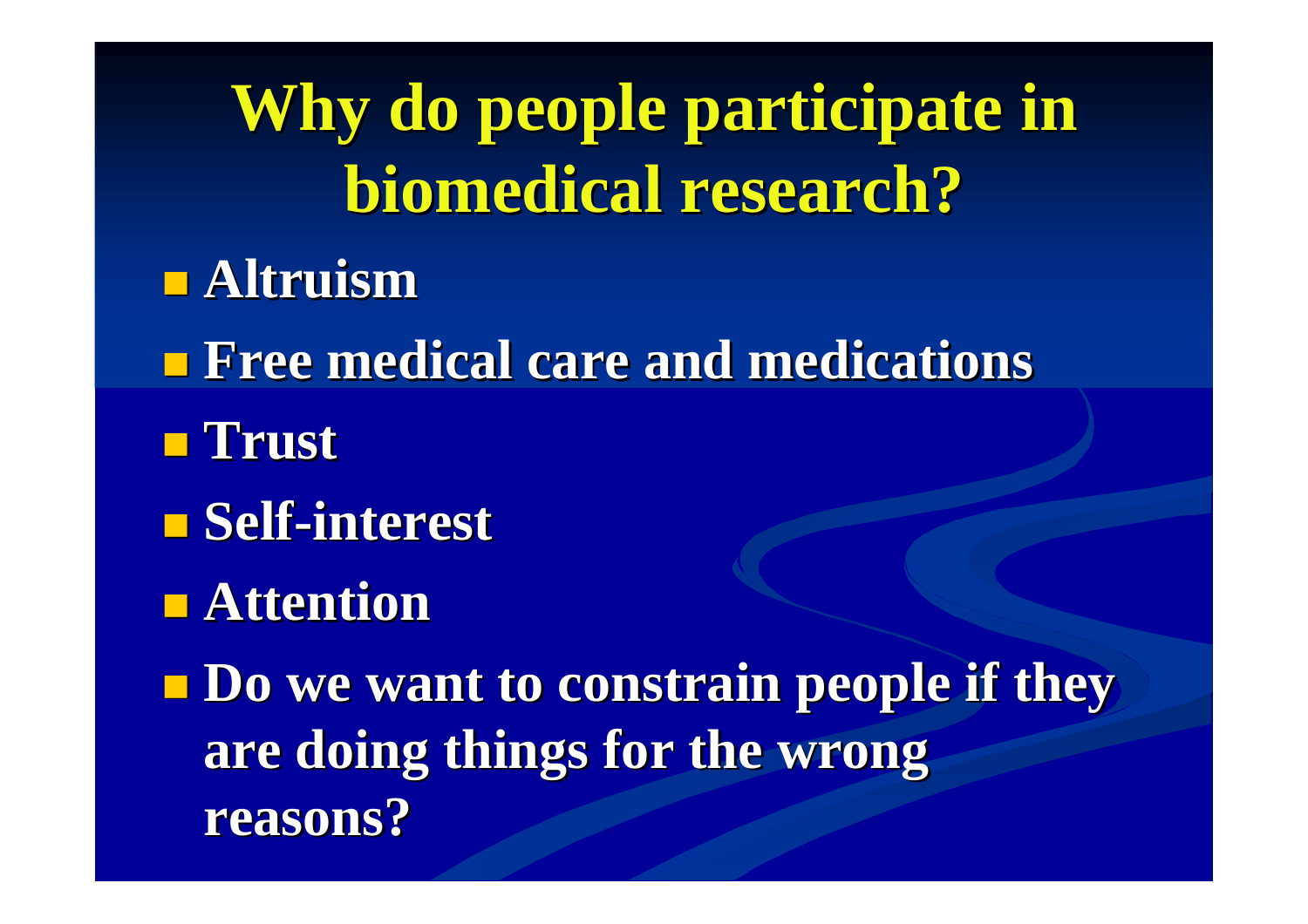## **James "Butch" Quinn: Butch" Quinn: Artificial Heart Recipient Artificial Heart Recipient**

 **52 year old who 52 year old who received the received the Abiomed heart Abiomed heart**

- **Lived for 10 monthswith the device with the device**
- **<u>Examed fatal</u> stroke**

**Reaction: Lawsuit over consent Reaction: Lawsuit over consent** 

**Recipient's widow says** she and her husband **were misinformed and were misinformed and misled on risks, benefits misled on risks, benefits**  and the potential for pain **and suffering . and suffering .**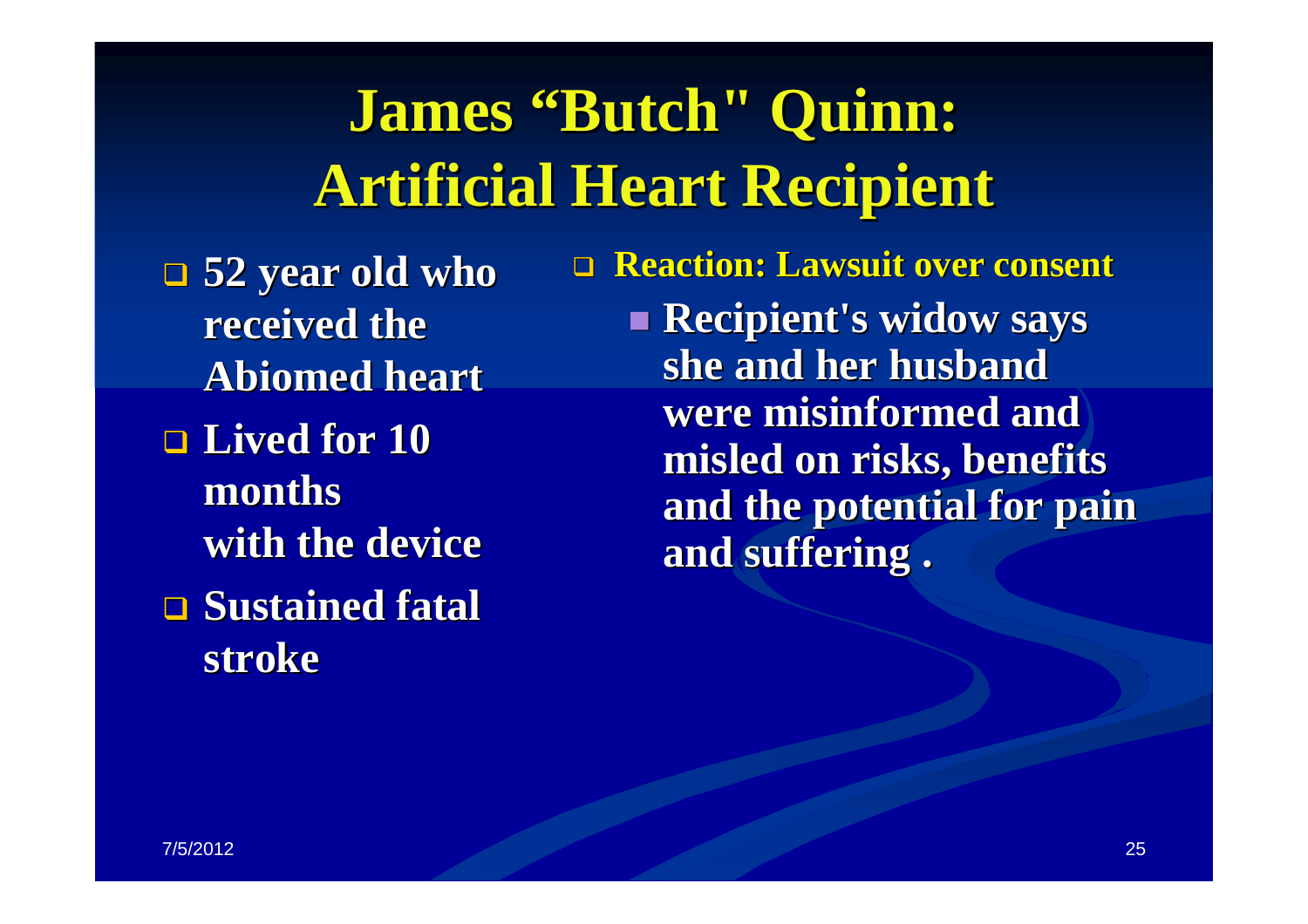# **James "Butch" Quinn: Butch" Quinn: Artificial Heart Recipient Artificial Heart Recipient**

p.



 **"There was no quality There was no quality of life. It was too of life. It was too painful. He said he** wished he'd never done it."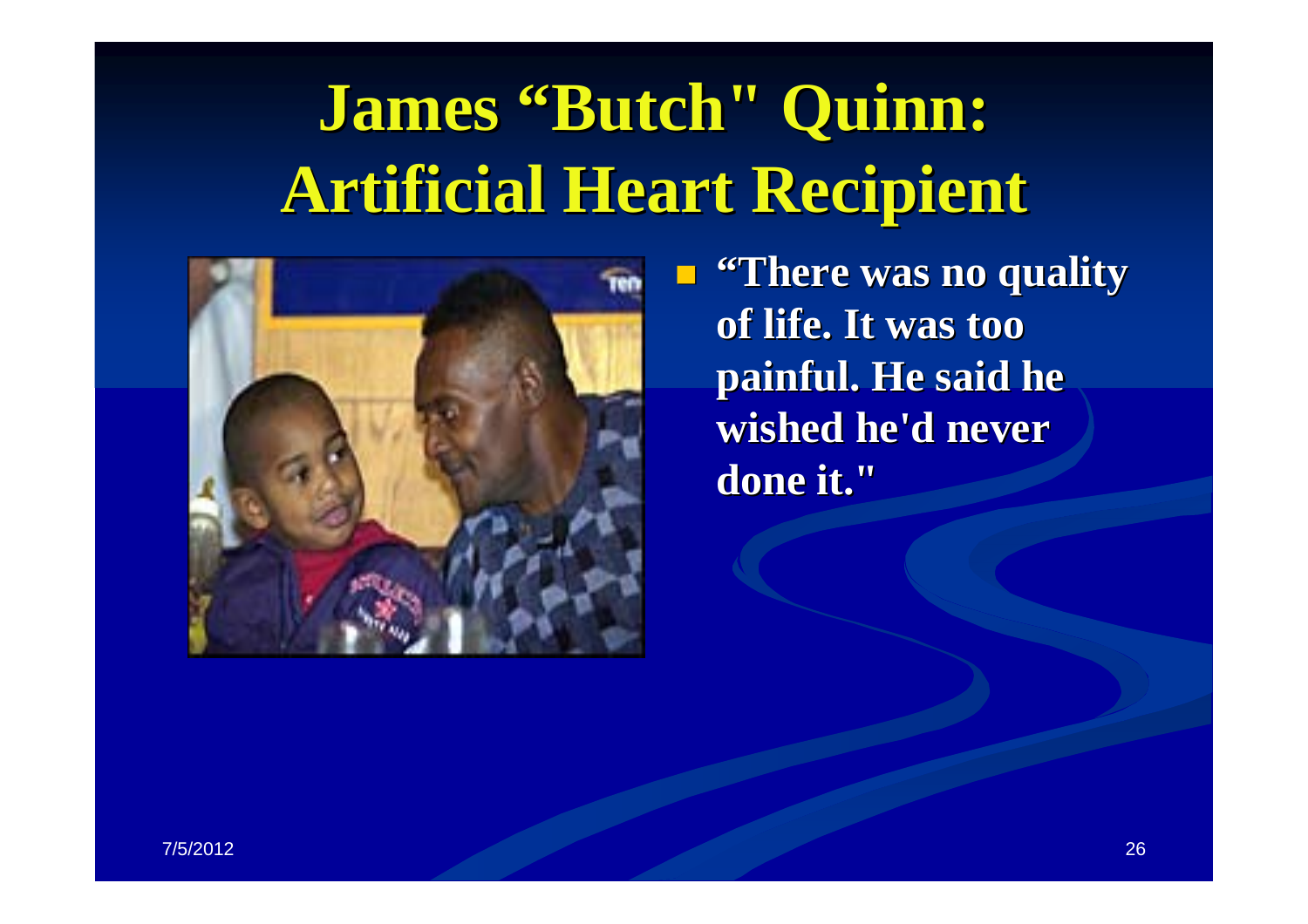**What was wrong with the consent process? consent process? 13-pages detailing "significant risks" stroke, brain and organ damage,** discomfort and pain.  $\blacksquare$  **"New and experimental operation" Complications could occur (previously Complications could occur (previously unknown or unforeseen) unknown or unforeseen) <u>** $\Box$ **</u> Potential benefits "uncertain and not proven "**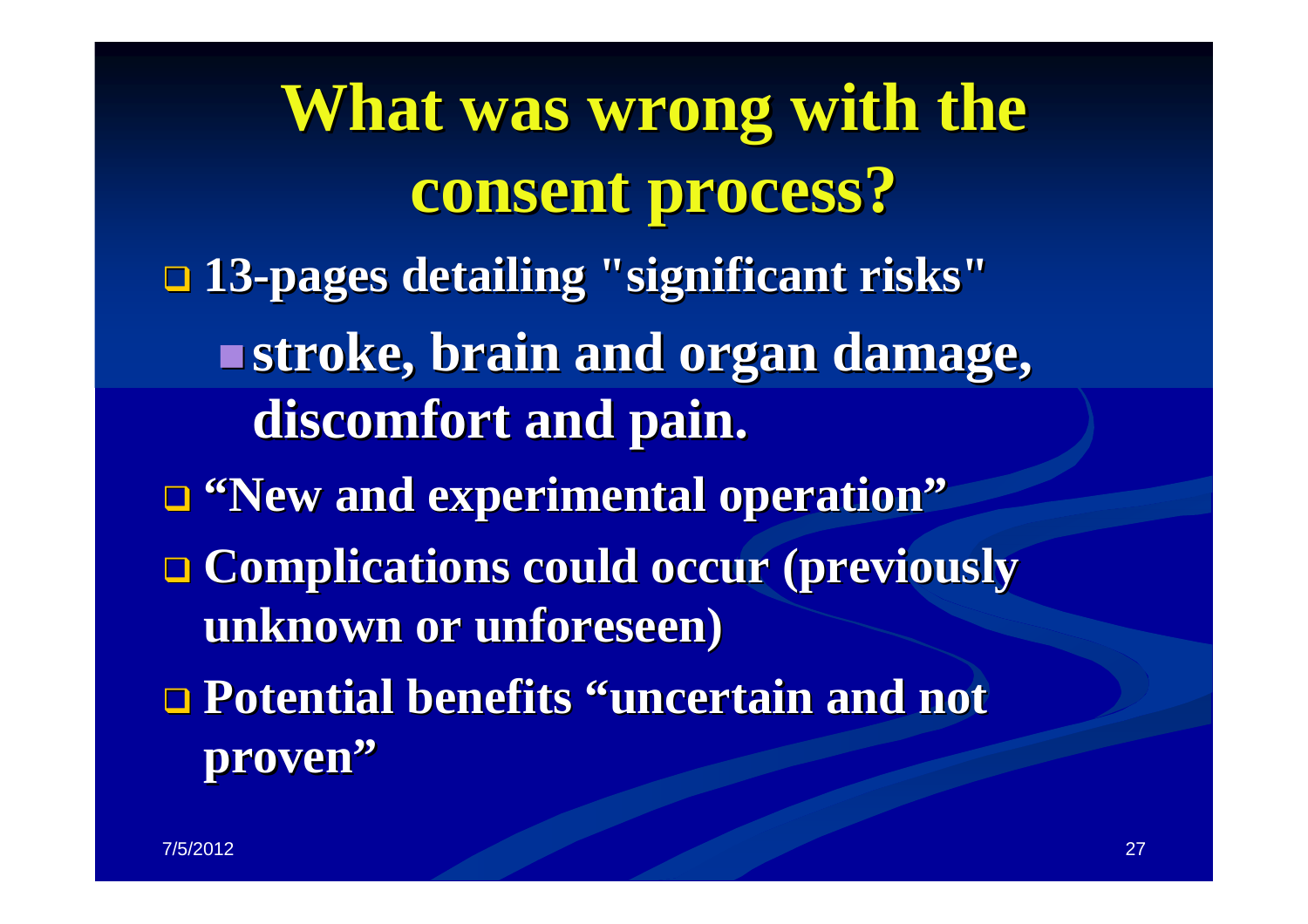## **Confidentiality Confidentiality**

- $\blacksquare$  "Privacy is a basic right permitting individuals to decide the manner, and extent to which information concerning them **should be shared with others"**
- $\blacksquare$  **"Is central in the researcher-participant relationship, and is based on trust"**
- $\blacksquare$  **"Breach of confidentiality threatens the relationship relationship "**

*Guidelines on ethics for health research in Tanzania, Guidelines on ethics for health research in Tanzania, 2n<sup>d</sup> Ed, 2009 Ed, 2009* 7/5/2012 28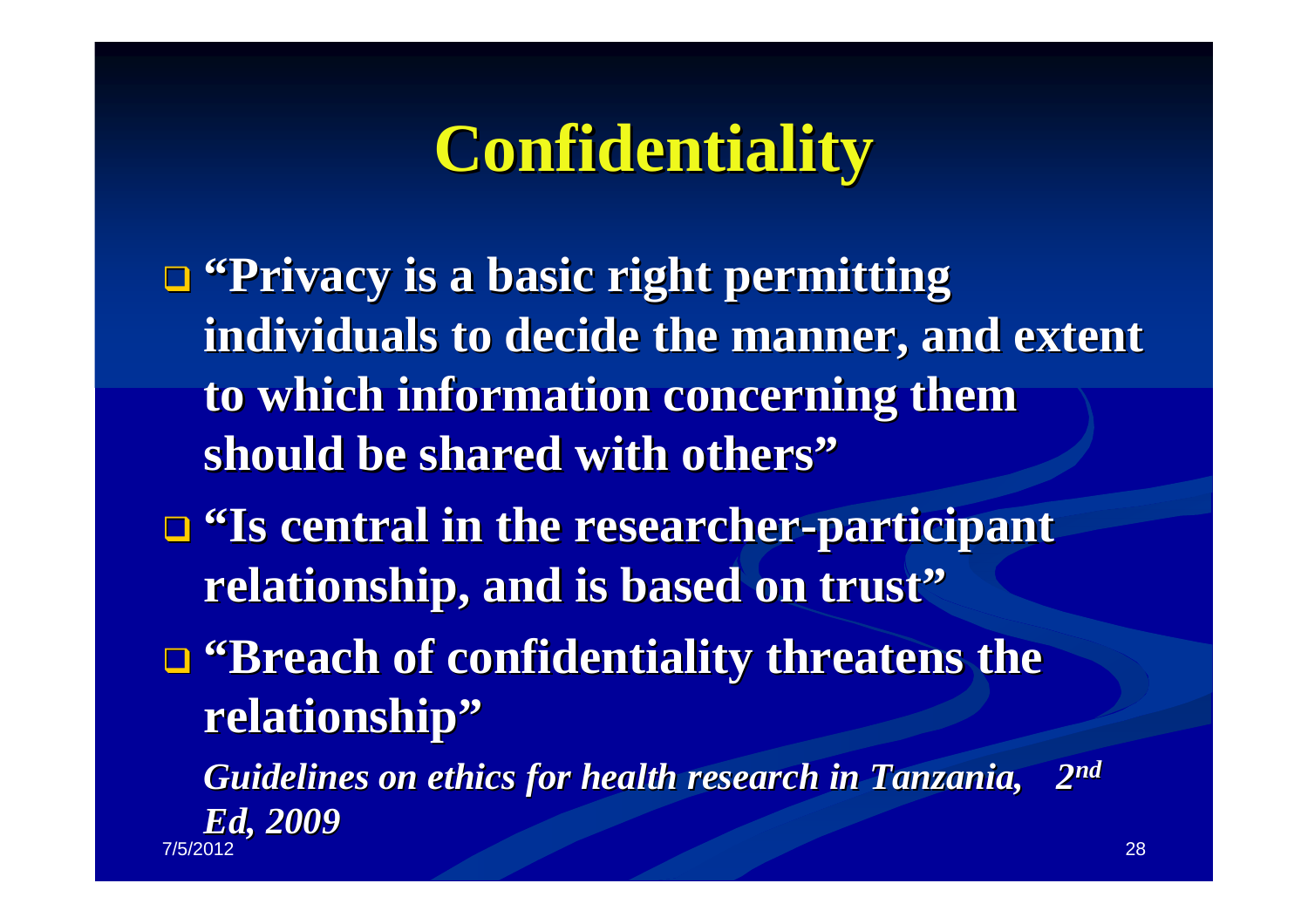**Essentials of confidentiality Essentials of confidentiality Information presented during the Information presented during the study is private and confidential Investigator has Investigator has professional professional and legal duty to safeguard information to safeguard information Investigator must be aware of consequences consequences of breach of of breach of confidentiality confidentiality**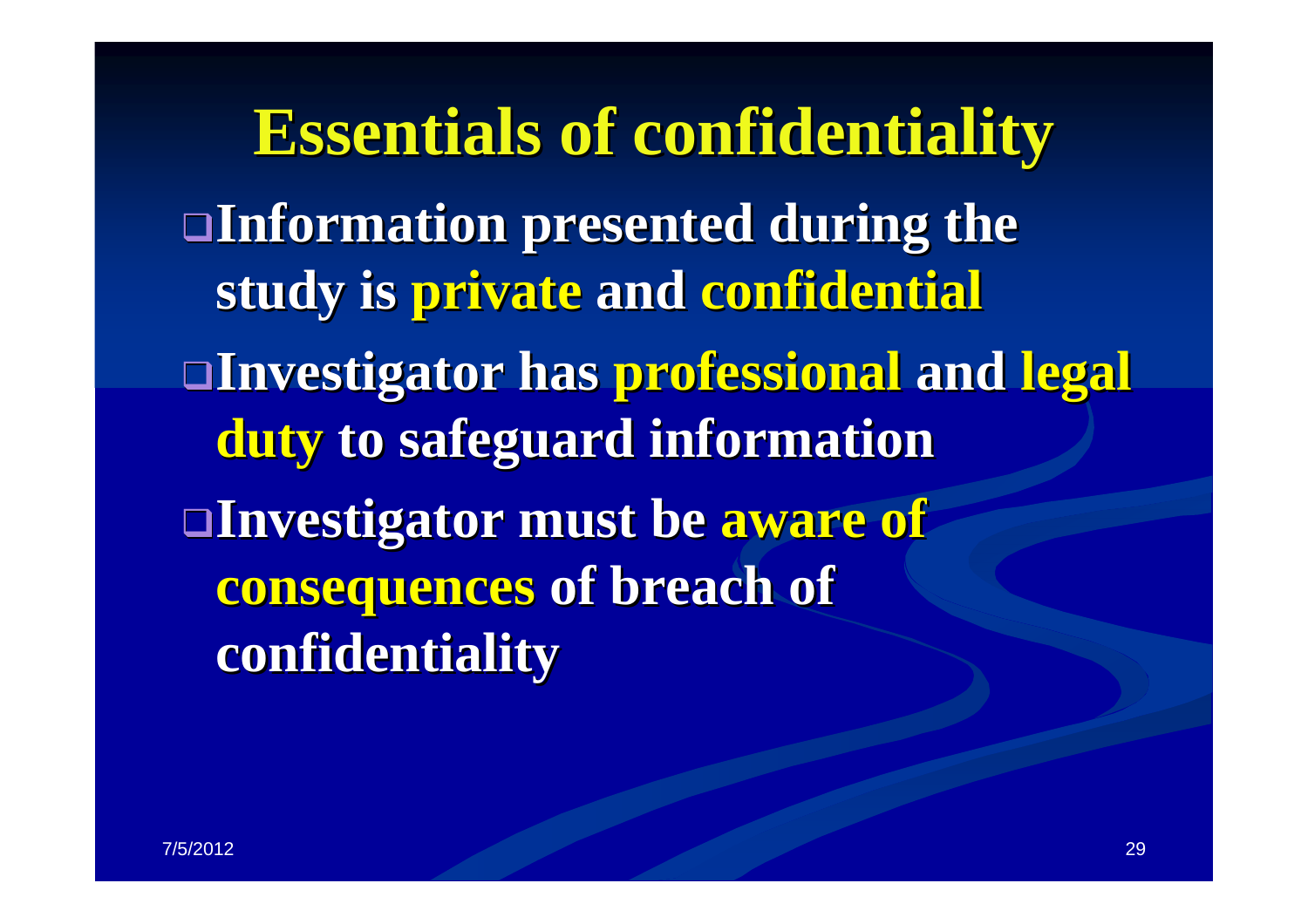#### **What to do to safeguard confidentiality? What to do to safeguard confidentiality?**

- **keep record safely secured secured**
- $\blacksquare$  Keep records in a **form that has no form that has no identifiers identifiers**
- $\blacksquare$  Where disclosure may **result in identification** of person(s), **concerned or legally concerned or legally authorized persons authorized persons MUST be made aware MUST be made aware**

 $\Box$  **Where person(s) have been identified, they been identified, they should be made aware should be made aware that they are at liberty that they are at liberty to withhold their to withhold their consent to disclosure consent to disclosure at any time at any time All research involving All research involving** 

**access to personal access to personal records MUST have records MUST have approval of IRB approval of IRB**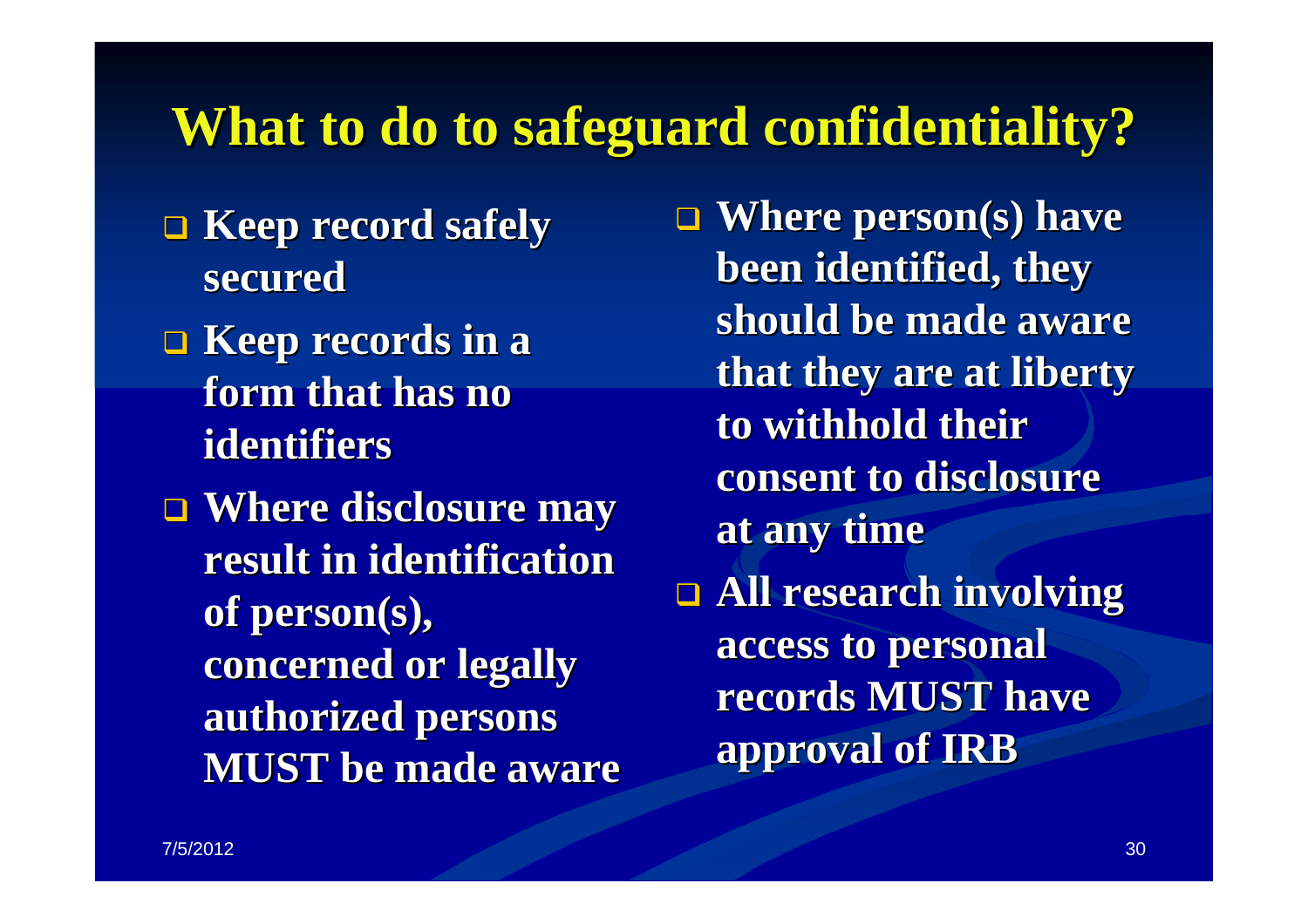#### **Ethical dilemmas of confidentiality Ethical dilemmas of confidentiality**

- **Q** Couple, one is HIV **sero -positive the positive the spouse is not aware spouse is not aware**
- **Inhuman practices by Inhuman practices by a fellow professional to a fellow professional to prisoners prisoners**
- **A school child on A school child on**  drugs and pleads not to inform the school **and parent and parent**
- **Q** Concern that high **level care during level care during research may have constituted undue constituted undue incentives incentives**
- **Disguised use of client Disguised use of client material for teaching material for teaching purposes purposes**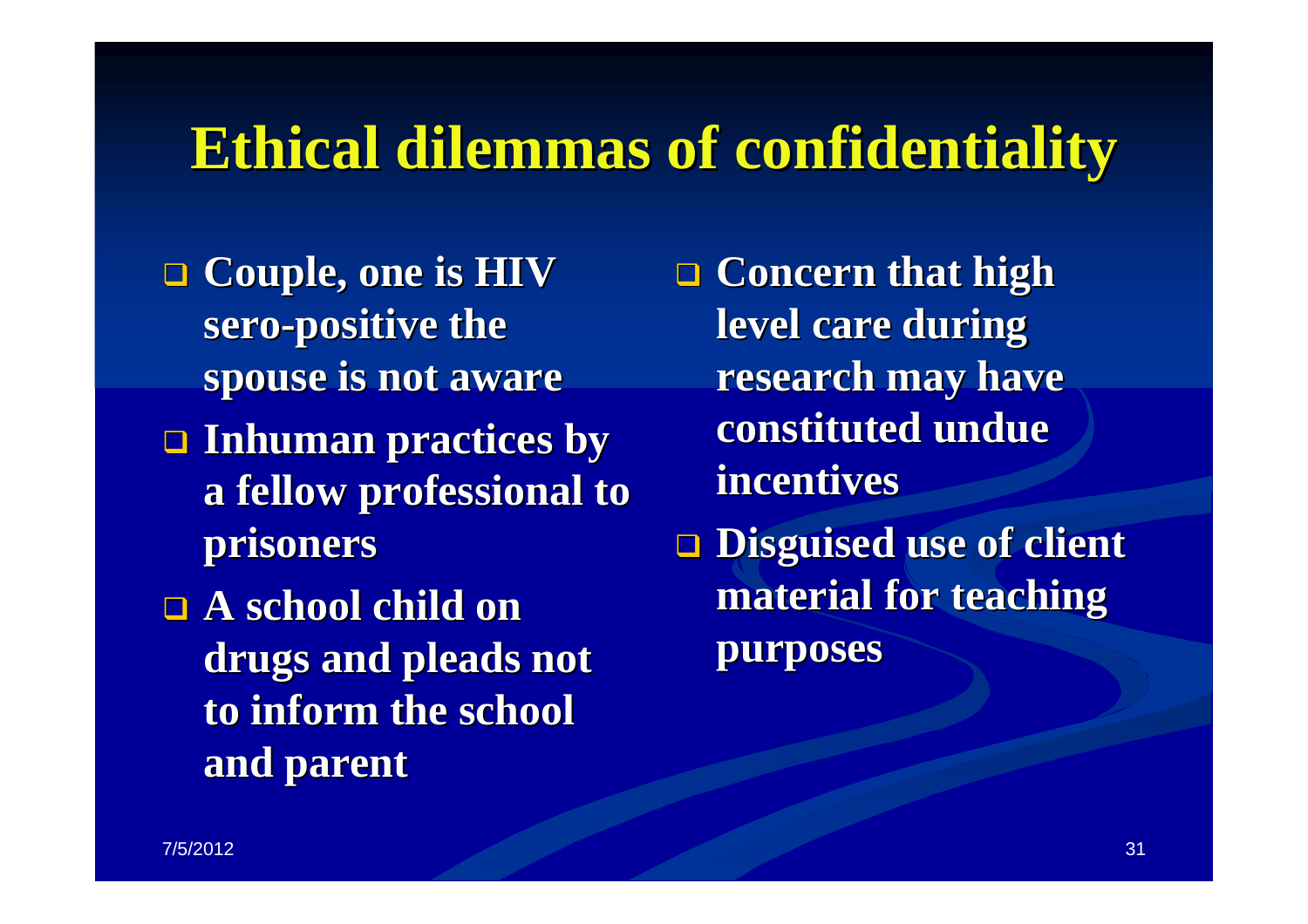#### **Ethical dilemmas of confidentiality**

- $\Box$  **Suspected child abuse, elder abuse, or** dependent adult abuse
- $\blacksquare$  When threat to injure **or kill oneself is or kill oneself is communicated**
- $\blacksquare$  **Situations where** serious threat to a **reasonably well reasonably well identified victim is identified victim is communicated communicated**

 **Participant signs Participant signs**  release for records if **involved in litigation involved in litigation Do participants under Do participants under 18 years have full 18 years have full confidentiality from confidentiality from their parents? their parents?**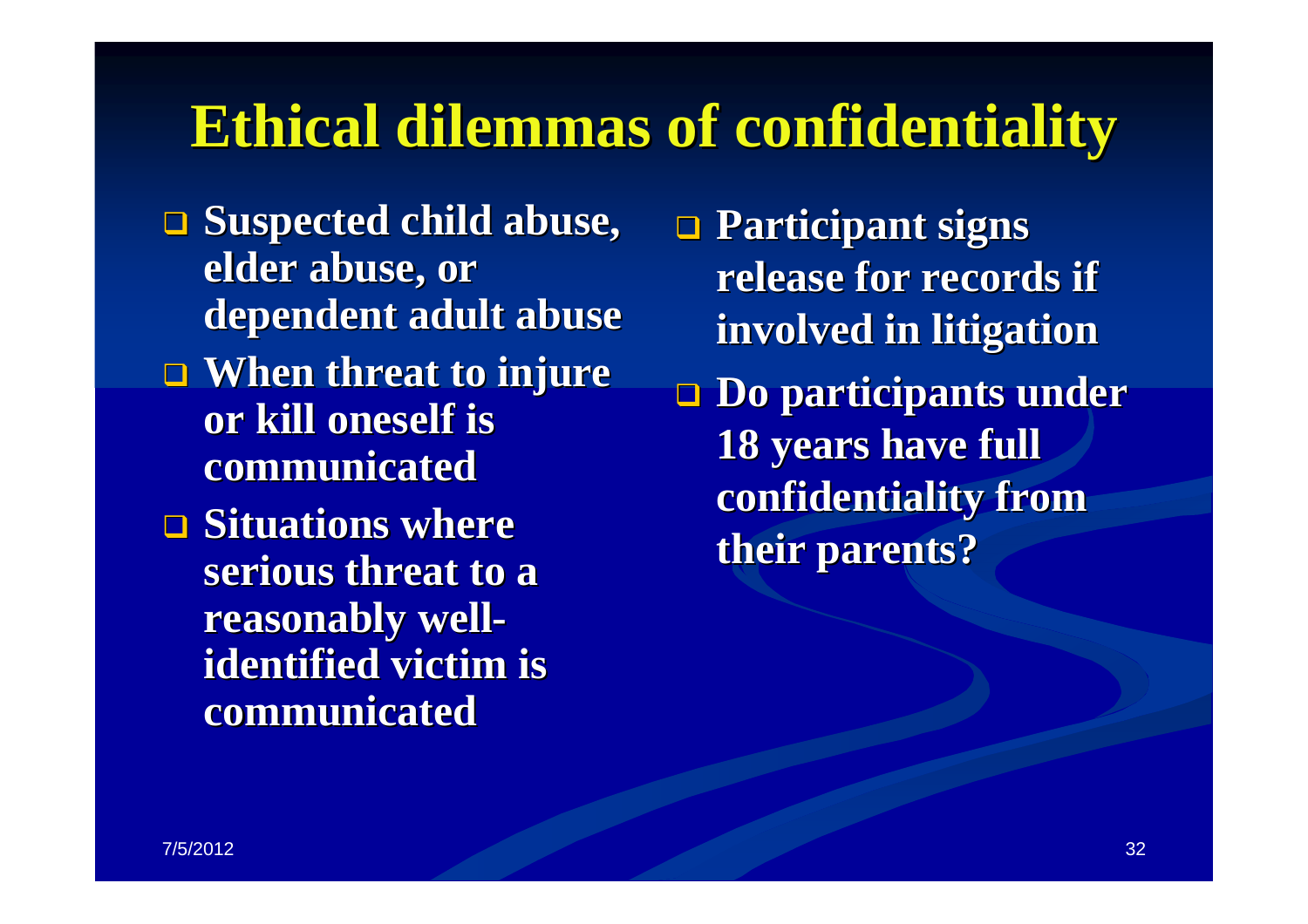## **Role of IRB Role of IRB**

- **Ethical standards in Ethical standards in research are maintained maintained**
- **Rights and autonomy Rights and autonomy of participants are of participants are preserved preserved**
- **Participants and Participants and researchers are protected from harm protected from harm**  and any form of **exploitation exploitation**

**Assure public that research is conducted research is conducted in an acceptable in an acceptable manner** 

**Assure public that research is conducted research is conducted in the best interest of in the best interest of the community the community**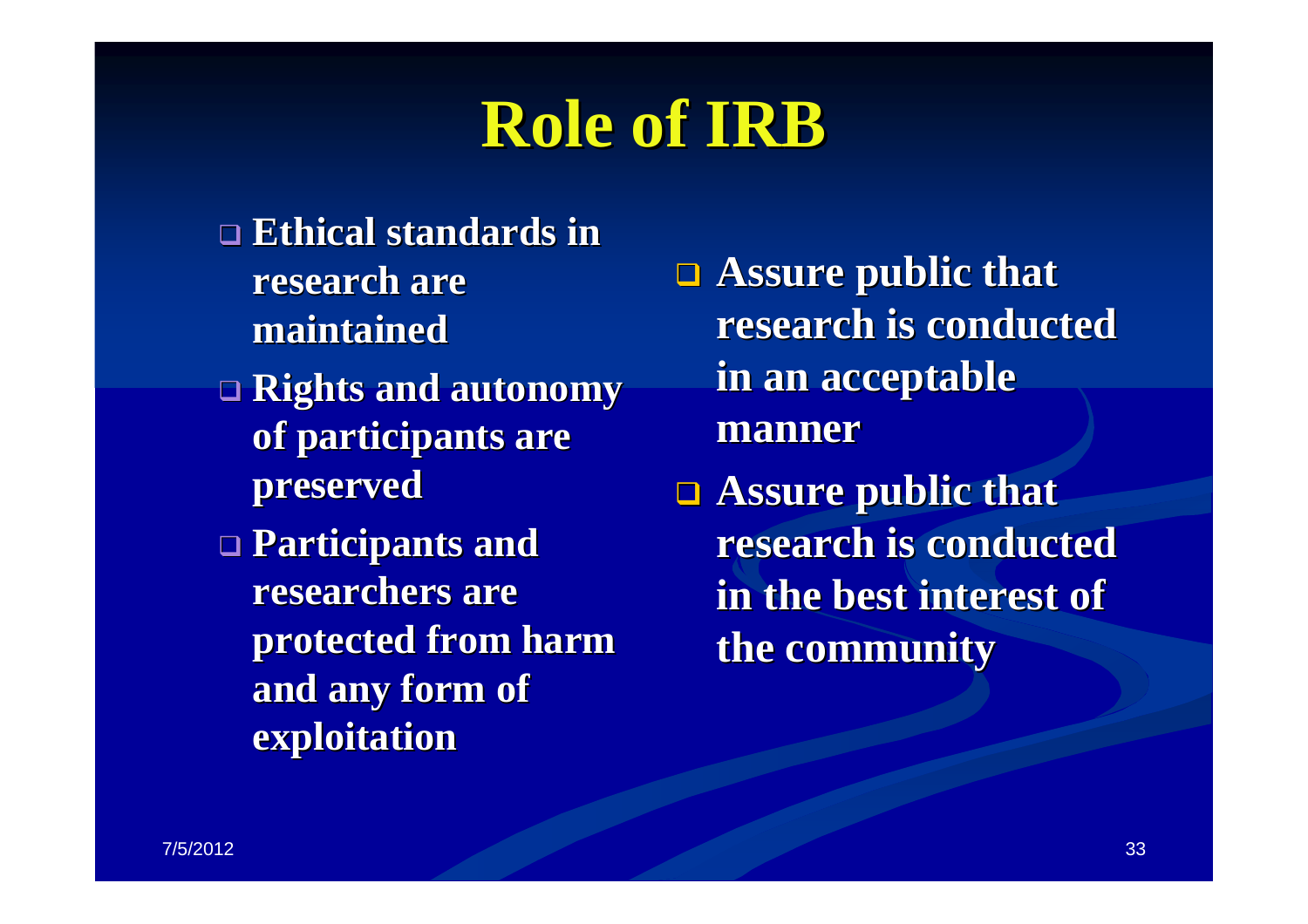

#### **"A motion has been made and seconded that we stick our heads OUT of the sand."**